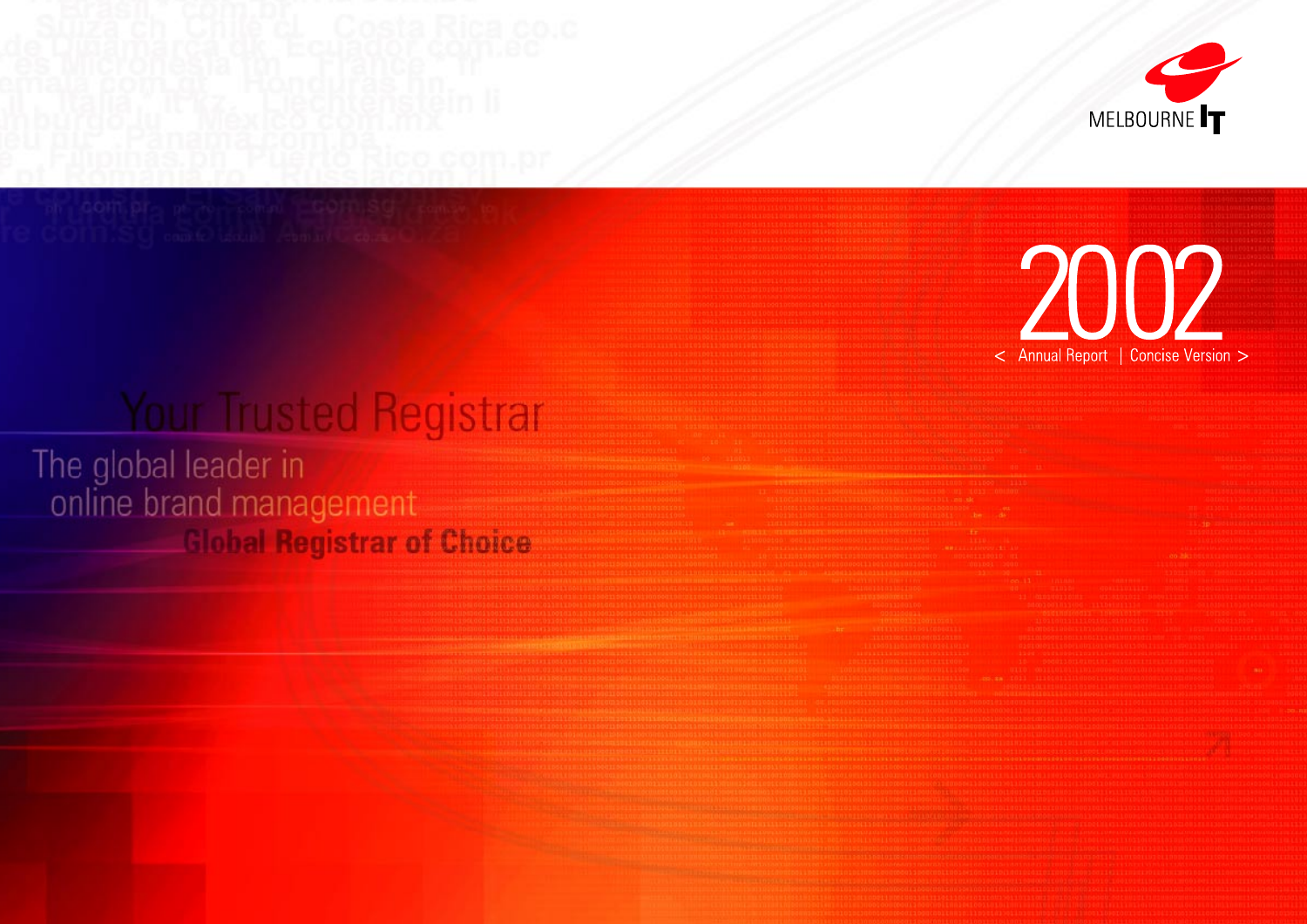### who.we.are

Melbourne IT is a world leader in the supply of domain names, superior domain name registration services and related value-added services. We also provide professional consulting and corporate domain name management services to business. Our markets are world-wide and we access them directly and through a large number of resellers.

Our resellers include some of the largest and best known information technology and telecommunications organisations in their respective fields. Based in Melbourne, Australia, we also have offices in the United States and Spain.

Listed on the Australian Stock Exchange in December 1999 under the code MLB, we have approximately 8,000 shareholders.

### what.we.believe.in

Melbourne IT has a commitment to building long-term, sustainable shareholder value. We will do this by generating excellent returns and through the careful stewardship of shareholder funds.

We are committed to developing our international markets by being the best service provider and the most technologically advanced domain name supplier in the world. We will also continue to work directly with customers and with our resellers, with whom we seek to establish mutually rewarding, long-term relationships.

We aim to always be a first-choice employer that attracts, trains and retains the best people by offering a stimulating and rewarding workplace. Through our people, we will continue to nurture a culture in which innovation and creativity are encouraged but always with the clear objective of building commercial sustainability and long-term shareholder value.

> The Annual General Meeting will be held at Le Meridien at Rialto, 495 Collins Street, Melbourne on 21 May 2003 at 11.00 am.

> All shareholders are invited to attend the Annual General Meeting or to complete and return the proxy that accompanies the Notice of Meeting.

### contents

| Chairman's.report                                                      | 5  |
|------------------------------------------------------------------------|----|
| CEO's.report                                                           | 6  |
| review.of.global.operations/wholesale                                  | 8  |
| review.of.global.operations/retail                                     | 10 |
| review.of.global.operations/corporate domain managment                 | 12 |
| research.and.development                                               | 14 |
| industry.and.market.overview                                           | 15 |
| our.people                                                             | 16 |
| directors'.report                                                      | 18 |
| corporate.governance                                                   | 20 |
| statement.of.financial.performance/for the year ended 31 december 2002 | 25 |
| statement.of.cash.flows/for the year ended 31 december 2002            | 25 |
| statement.of.financial.position/as at 31 december 2002                 | 26 |
| notes.to.the.financial.report/for the year ended 31 december 2002      | 27 |
| directors'.declaration                                                 | 28 |
| independent.audit.report                                               | 29 |
| corporate.governance/shareholders                                      | 30 |
|                                                                        |    |

### agm.details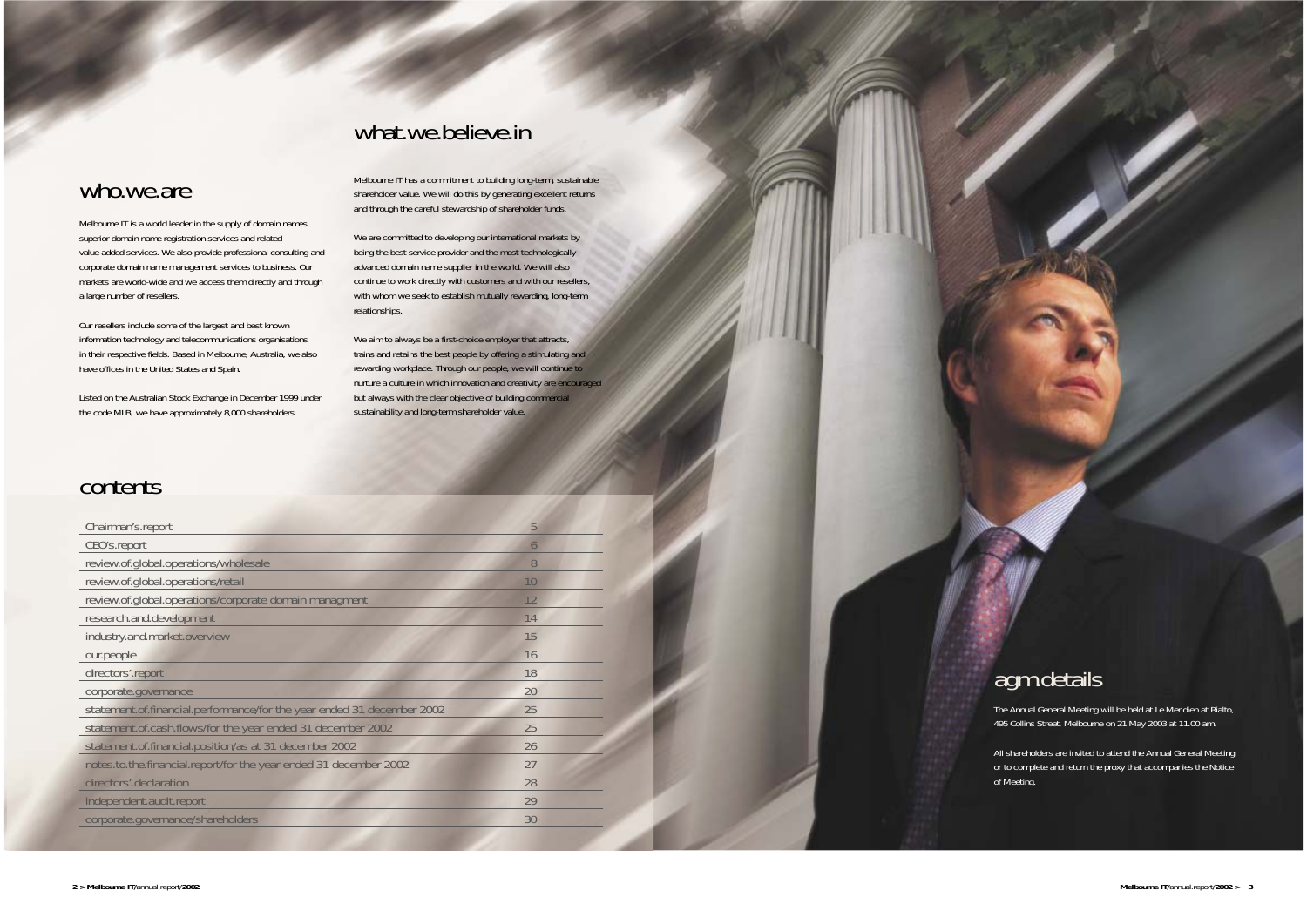# highlights

| <b>Operating Highlights</b> | 2002<br>\$'000 | 2001<br>\$'000 |
|-----------------------------|----------------|----------------|
| Operating revenue           | \$47,882       | \$51,272       |
| EBIT                        | (\$4,459)      | \$4,224        |
| Net profit after tax        | (\$5,046)      | \$3,053        |
| Cashflow from operations    | \$2,900        | \$4,488        |
| Cash and liquid investments | \$14,691       | \$15,976       |
| Gross margin in advance     | \$10,400       | \$10,615       |

# Chairman's.report

For Melbourne IT, 2002 was a watershed year in which we faced several major challenges. These included the deregulation of the Australian market (which led to the loss of the company's position as the sole licensee for .com.au) and flat global economic conditions. In these circumstances, the company weathered the storm and has positioned itself well for the future.

### **Results**

The results in brief were :

- Earnings Before Interest and Tax for 2002, before significant items, was \$2.389 million compared with \$4.22 million for 2001;
- positive operating cash was \$2.9 million; —
- revenue for the year was \$47.8 million, a decrease of 7% (\$51.2 million for 2001);
- Profit After Tax, before significant items, was \$2.008 million compared with \$3.05 million for 2001;
- significant items of \$6.8 million related largely to the write-down of the company's investment in the NeuLevel joint venture;
- after significant items the company recorded an after-tax loss of \$5.0 million;
- $-$  at 31 December 2002, the cash balance was \$14.7 million and deferred gross margin was \$10.4 million.

The major disappointment for the year was the write down of our investment in NeuLevel, the joint-venture domain name registry business in which we have 10% equity. The high hopes that we had for this business were dashed by the decline in the domain name market overall which led to a much slower uptake of the new generation .biz domain name than expected. Directors took the decision to write down the value of Melbourne IT's investment in NeuLevel from \$7.9 million to \$1.1 million following a comprehensive review of the joint venture. The write-down has no cash effect. Consistent with NeuLevel's Operating Plan, we expect capital contributions by Melbourne IT in 2003 to be less than AUD\$500,000. An extensive restructuring of NeuLevel together with renewals of .biz names and new revenue streams such as .cn, are expected to result in positive operating cash flow by the fourth quarter of 2003.

#### **Directors**

In December, we were delighted to have Mr Tom Kiing join the Board as a Non Executive Director. Mr Kiing is a Foundation Director of Bridge Capital, an Australian technology investment firm which manages a portfolio of investments in the IT sector. Interests associated with Mr Kiing hold approximately 13% of Melbourne IT's ordinary shares.

In March 2003, the Board was further strengthened when Mr Simon Jones joined as a Non Executive Director. An Investment Banker and Venture Capitalist, Mr Jones was formerly managing director of NM Rothchild & Sons' Melbourne office. He has considerable experience and expertise in capital markets, mergers and acquisitions, and accounting.

Two long-standing directors, Dr Colin Adam and Mr Kevin Courtney, decided to retire from the Board effective in April to free themselves for their other commitments. On behalf of the directors and all shareholders, I thank both for their excellent contributions since 1999, the year that we listed on the Australian Stock Exchange.

#### **Management and People**

Our chief executive officer, Mr Adrian Kloeden, announced his resignation in July to take up a senior position with another organisation. Mr Kloeden's resignation was accepted with regret.

He was succeeded in November by Mr Theo Hnarakis, who was previously Group General Manager of Melbourne IT and has been with the company since 2000. Mr Hnarakis was appointed following an extensive internal and external search in Australia and overseas and he was clearly the outstanding candidate. He initiated many of the strategic partnerships with major organisations that the company put in place during 2001/02 and is committed to the long-term growth and profitability of the company. Before joining Melbourne IT, he held a number of senior managerial positions with major media corporations. Mr Hnarakis details his strategy for the company in the Chief Executive Officer's section of this report.

With the deregulation of the Australian market and the tight economic conditions in many of our key markets, the people of Melbourne IT were called upon to perform well in a very difficult and uncertain environment. I believe that they performed exceptionally well and, on behalf of the Board and all shareholders, I thank them for their contribution during 2002.

**Rob Stewart** Chairman



Figure 5> Total domain names under management



Figure 3 >Cash and liquid investments







Figure 6> Total domain name renewals



(before significant items)



Figure 4> Basic earnings per share (before significant items)

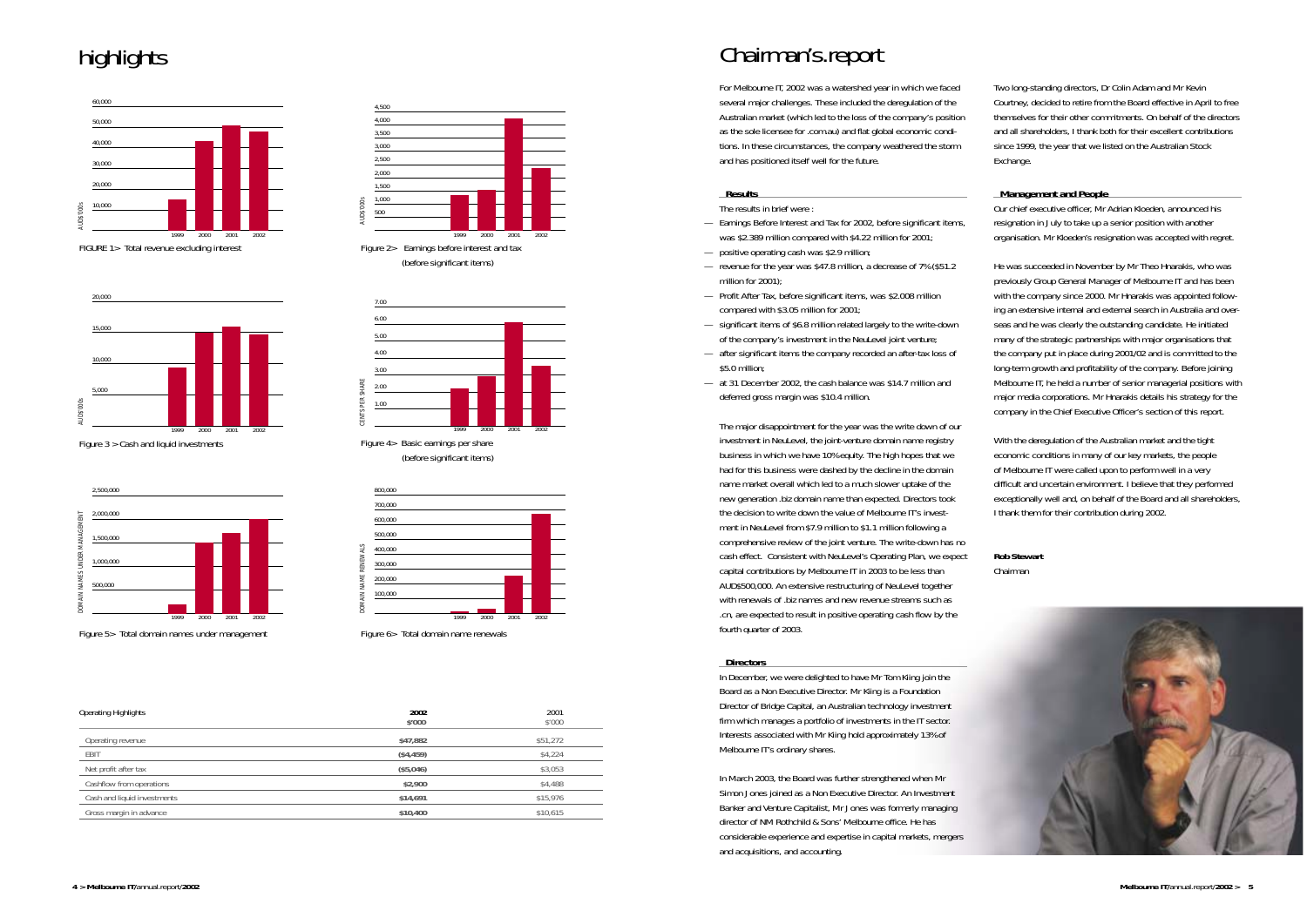

was a significant one for the company."

# CEO's.report

Despite a turbulent business environment in Australia and flat economic conditions in several of our key international markets, Melbourne IT completed a satisfactory year in 2002. To overcome lower earnings, we put in place a strategy and key building blocks for the long-term growth and prosperity of the company.

Melbourne IT's reputation for reliability, security, service quality and superior technologies were the key reasons for our continuing international growth and market leadership in Australia. These characteristics enabled us to attract important new international partners as resellers and to withstand the competitive pressures of deregulation in Australia during the second half.

- $-$  the business restructure into three major streams, Wholesale, Retail and Corporate Domain Management, to reflect the changed environment and focus specific growth strategies in each division;
- registration of our two millionth domain name under management; attainment of 602,000 gTLD renewals – more than three times the —
- 2001 level of gTLD renewals;
- establishing strategic alliances with major international organisations such as MSN Search, EarthLink, Interland, Pacific Access, NTT Smart Connect, Net4India and Jippii Group; and
- maintaining market leadership in Australia following deregulation in July.

#### *Highlights*

The major highlights for the year included :

- $-$  expansion of our global wholesale markets through our links with major international organisations;
- retention of market leadership in Australia through provision of a high level of customer service, value-added features, and providing a secure, trusted domain management service;
- development of Corporate Domain Management our consulting services are aimed at large public and private sector organisations in Australia and internationally;
- leverage our Research & Development activities to maintain Melbourne IT's asset base of intellectual property and create additional revenue streams;
- search for suitable mergers and acquisitions that will consolidate our market leadership position in domain name related activities and create other opportunities through diversification;

*Strategy*

**Our objective is to increase shareholder value and build sustainable, reliable earnings over the long term.**

The strategy upon which Melbourne IT's business is based can be summarised as follows :

- challenge all cost structures and business processes to ensure best practice and maximise earnings; and
- foster a work environment which encourages innovation and creativity by our people.

#### *Overview of operations*

The "two million domain names under management" milestone was a significant one for the company. It compared with 1.7 million for 2001 and demonstrated that we are continuing to build a business which has a high annuity income component. Total renewals registered in 2002 were 669,000, significantly up on the 2001 level of 254,000 - an important indicator of our ability to attract "repeat business".

> We see a positive outlook for Melbourne IT in 2003 and beyond. not-withstanding the uncertainties of global political and economic conditions. Based on early experience, the strategic alliances entered into in 2002 should generate an increasing flow of business which will underpin our international growth.

Of the revenue generated during the year, around 60% came from international markets. North America continued to be our largest market but there was pleasing growth in Europe and Asia where the domain name industry is still relatively under-developed. A high percentage of our international registrations came via our strategic alliances.

As detailed in the Chairman's Report, the performance of NeuLevel was the major disappointment of the year. The market for the new .biz domain names did not meet expectations and resulted in our write-down of the investment in NeuLevel which had been established as a registry of .biz names. One pleasing development for NeuLevel is the successful exclusive partnership with the Chinese registry to offer .com.cn and .cn to the global community outside of China. As NeuLevel increases its names under management, we expect the business to become a solid contributor.

In the Australian market, deregulation in July created an entirely new and unprecedented business environment. The domain name authority, auDA, separated the central registry business from registrar activities and set registry costs at \$50 for a two-year registration. The additional layer of costs impacted heavily on our margins even though we have held our average retail selling prices at pre-deregulation levels. We did experience some wholesale price erosion and some of our resellers became registrars in their own right, taking their registration business with them. On the other hand, the new environment did allow us to offer for the first time the entire .au suite of names.

Our new .au registrations were just over 57,000, slightly down on the 60,000 of the previous year, while renewals were just under 67,000 compared with nearly 70,000 in 2001. Given the changed marketplace in the second half, the retention of our market leadership was pleasing.

As new registrars entered the market, some attempted to win market share by offering domain names at unsustainable prices. Our continued focus has been to offer a high level of expertise and customer service to registrants interested in securing their domain name with a trusted and secure provider.

The growth of Corporate Domain Management (CDM) was very pleasing and it attracted business from some of Australia's largest and best known organisations. Initiatives to roll out CDM internationally resulted in our first major contract in early 2003 when we reached agreement with EarthLink in the United States. We see CDM as an important, high-value business stream with significant international growth potential.

Our offices in the United States and Spain contributed well to our international growth and provided us with important regional representation in these major markets.

### *Outlook*

International demand will gain new impetus through the proliferation of new country code names and through the relaxation of policies on country codes. Names such as .se (Sweden), .cn (China) and .eu (European Union) are expected to gain popularity in the future. We also expect the roll-out of broadband cable to create a resurgence of interest in online services including domain names.

In Australia, we will continue to develop products and services that add value to the basic domain name registration business. In late February 2003, we established a strategic alliance to offer e-commerce enabling services for small to medium enterprises and home offices. These services, which include entry level hosting and email, are expected to generate additional revenue for our Retail Division. By creating value-added services, we believe we can overcome the impact of the high registry costs.

We are continuing to drive costs down in all areas of the business, improving processes and re-engineering our systems. This will create a more cost-efficient company with greater productivity and enhanced service offerings.

We recognise the importance of deploying our cash resources wisely for the long-term benefit of shareholders and we are committed to do so in the coming year.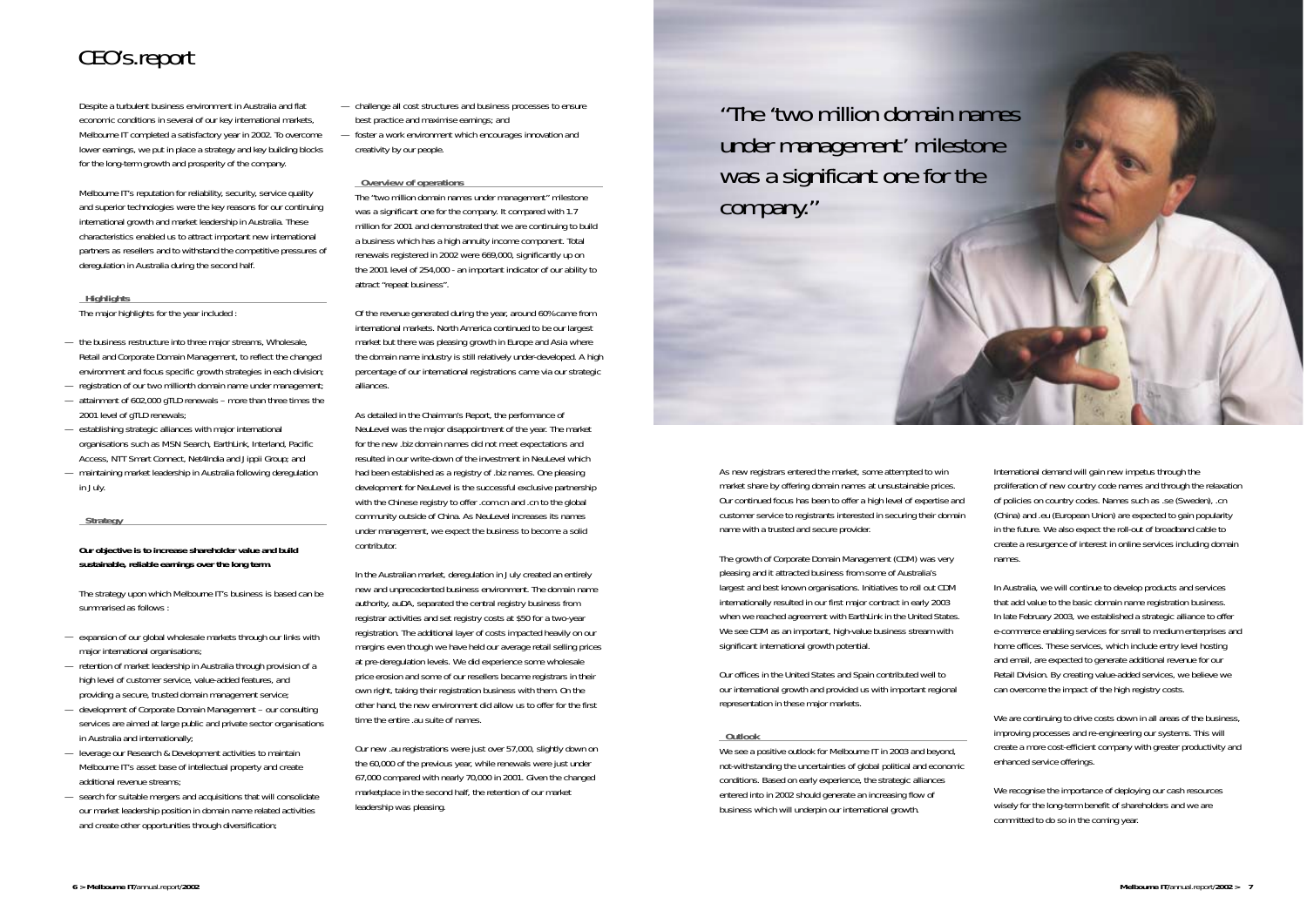### review.of.global.operations/**wholesale**

# **Global Registrar of Choice**



Melbourne IT provides a wholesale domain name technical platform and customer service to large well-established industry leaders including web hosting companies, telecommunications suppliers, internet service providers and advertising portals.

Melbourne IT's solution is consistently selected by these industry leaders due to its sophistication, reliability and scalability. These organisations are attracted to Melbourne IT's commitment to meeting Service Level Agreements and our ability to contribute to the formulation of their sales and marketing strategies.

The global market for gTLDs in 2002 appeared to bottom-out late in the second quarter and showed encouraging signs of recovery for the balance of the year. The speculative bubble that commenced in 2000 was finally washed out of the system, as evidenced by the non-renewal of a large number of names in the 12 months to August 2002. The gradual recovery was driven by geographic growth and by the broader availability of new names, including country codes such as .us.

- **EarthLink**, one of the largest national internet service providers which is based in Atlanta and has nearly five million subscribers;
- **Interland**, the world's largest independent provider of businessclass web hosting solutions;
- **MSN Search**, part of the MSN Division of Microsoft Corporation;
- **NTT Smart Connect**, a division of NTT, the Japanese telecommunications company;
- **LookSmart** (in Australia), the global leader in web directories;
- **Net4India**, the largest ISP on the Indian sub-continent; and
- **Jippii Group**, a leading global wireless entertainment solutions company with a market presence in over 20 countries worldwide.

In 2002, we registered 735,000 new gTLD names, including the new generation names such as .biz and .info. We also renewed 602,000 gTLD domain names compared with 184,000 in 2001. This is a clear indicator that Melbourne IT is building a strong annuity business. We now have a worldwide market share of 5.5%.

Throughout the year, we concentrated on establishing new relationships with well-recognised market leaders throughout the world. We also consolidated existing relationships and a number of these, signed in 2001, began to generate strong wholesale business in 2002. This growth came largely from the relationships that were created prior to 2002 with organisations such as Yahoo! Inc and Verio.

Some of the key new agreements signed during 2002 included :

With some 60% of our revenue now coming from outside Australia, the establishment and nurturing of these relationships has become a central part of Melbourne IT's growth strategy. Of particular note is that in 2002, Melbourne IT achieved a growth of more than 40% within the Asian market.

#### **Outlook**

We expect that the partnerships that were established in 2002 will drive further international wholesale growth in 2003 and beyond and we continue to seek new relationships with industry leaders in several parts of the world. We aim to consolidate and strengthen our position in the US and European markets, and further develop our presence in many of the Asian markets including China, Japan, Singapore and Hong Kong.

We will continue to invest in our technical platform and customer support infrastructure to ensure we remain ahead of the competition.

We expect solid renewal performance on the new domain names released in 2002. The liberalisation of access to country codes should also be a stimulant to demand over the longer term. Specifically, .cn, scheduled for a March launch, and .eu, planned for release later in 2003, both present significant opportunities for growth. In addition, the Internet Corporation for Assigned Names and Numbers (ICANN) will consider proposals for four new domain spaces during the second half of 2003.

The overall growth of the wholesale market is expected to be steady. Much however, will depend on the international economic and political environment and the impact it has on business confidence.

"Throughout the year, we concentrated on establishing new relationships with well-recognised market leaders throughout the world."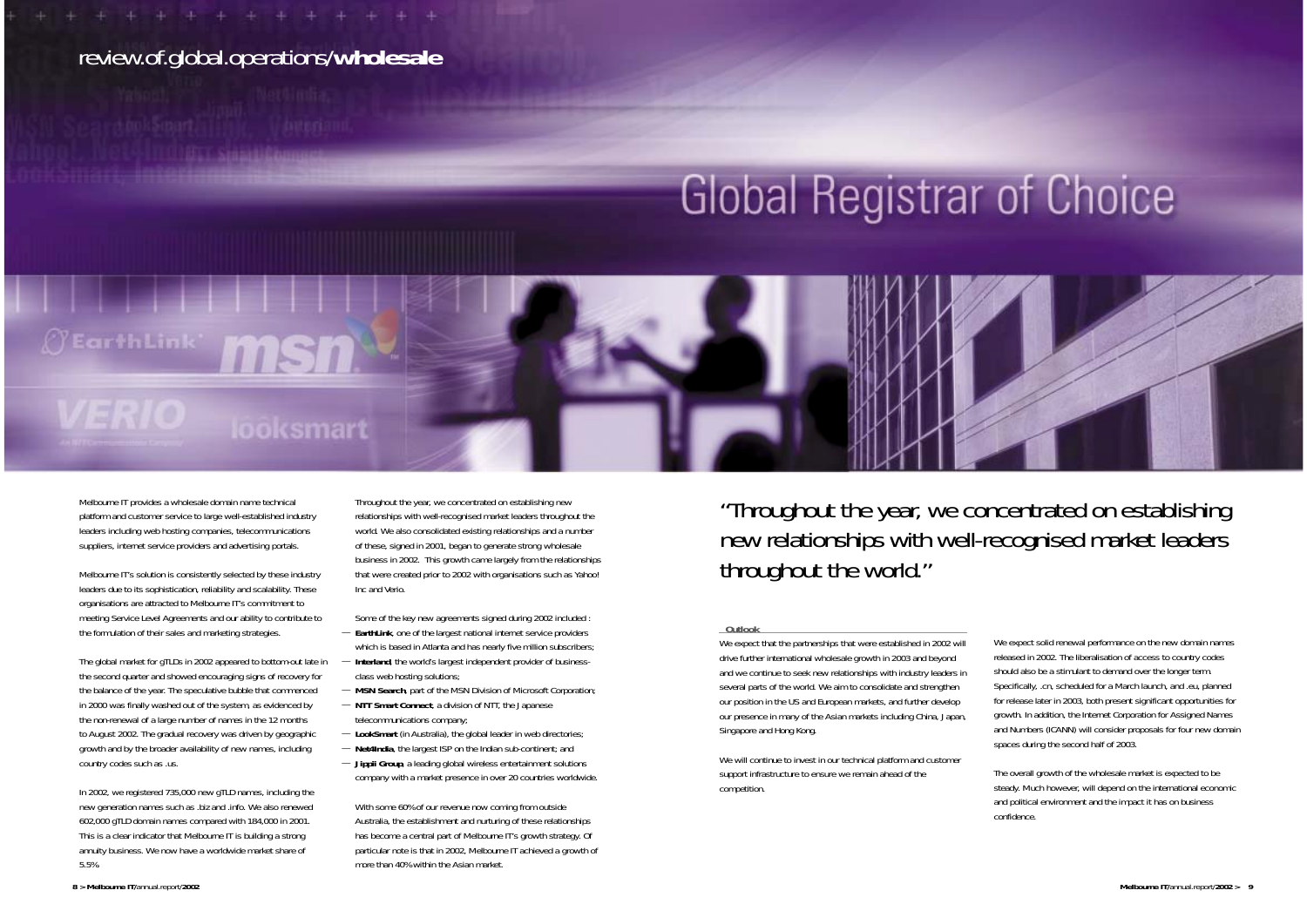Melbourne IT's retail services are largely concentrated in the Australian market. In addition to domain name sales, we offer value-added services.

In July 2002, the Australian .au market underwent significant regulatory change driven by auDA, which separated registry and registrar activities and awarded a tender for the registry services to AusRegistry. This resulted in considerable additional costs for Melbourne IT because auDA levies and registry fees increased by 390%. When the decision to separate the two streams was made, Melbourne IT decided not to tender to operate the registry as we believed that we could add considerably more value to our business by remaining a registrar. We continue to hold this view.

Despite the entry of new registrars into the Australian market, we have retained our market leadership by providing high quality service and advice to customers. This included helping customers understand the new rules applying to .au registrations and assisting them to register multiple domain names to protect their online brand names.

The positioning of Melbourne IT as a secure, trustworthy business resulted in our being seen in the market as the registrar of first choice.

Melbourne IT has also been successful in positioning itself as the "One Stop Shop" for Australian businesses for registering domain names and protecting brands online. We provide all of the major international and Australian domain names including :

Our retail operations are supported by the most experienced team of internet consultants in the Australian domain name industry. Our team is available 24 hours a day to provide our customers with advice on how best to maximise their online presence.

Overall, the Australian market grew strongly in the second half despite a slight fall in renewals. While all categories grew, the .com.au space continued to dominate the market, representing 96% of the 310,000 .au domain names registered at the end of December 2002.

#### *Outlook*

The volatility that hit the Australian market is expected to subside as the new regime settles in. We are confident the Australian domain name market will continue to grow during 2003. This growth should be generated by the increased availability of .au names resulting from the recent policy relaxation which allows multiple name registrations, and from the forecast growth in the number of SMEs (small to medium enterprises) and general internet users. Melbourne IT is well placed to access this growth and to build on the relationship of trust that we have developed with our wide retail customer base.

- International : .com, .net, .org, .biz, .info, .us, .name —
- Australian : .com.au, .net.au, .org.au, .asn.au —

Although Melbourne IT has largely been a domain name supplier in the past, we believe a major opportunity exists to supply customers with additional online services in the Australian market. We therefore launched a range of value-added services in the first quarter of 2003. The first of these offerings was a package of web solutions for SMEs and home offices, comprising entry-level web hosting and email services.

With the introduction of new technology platforms in 2003 we will have the resources to further enhance the services we offer to our retail customers.

### review.of.global.operations/**retail**

# Your Trusted Registrar



"Despite the entry of new registrars into the Australian market, we have retained our market leadership by providing high quality service and advice to customers."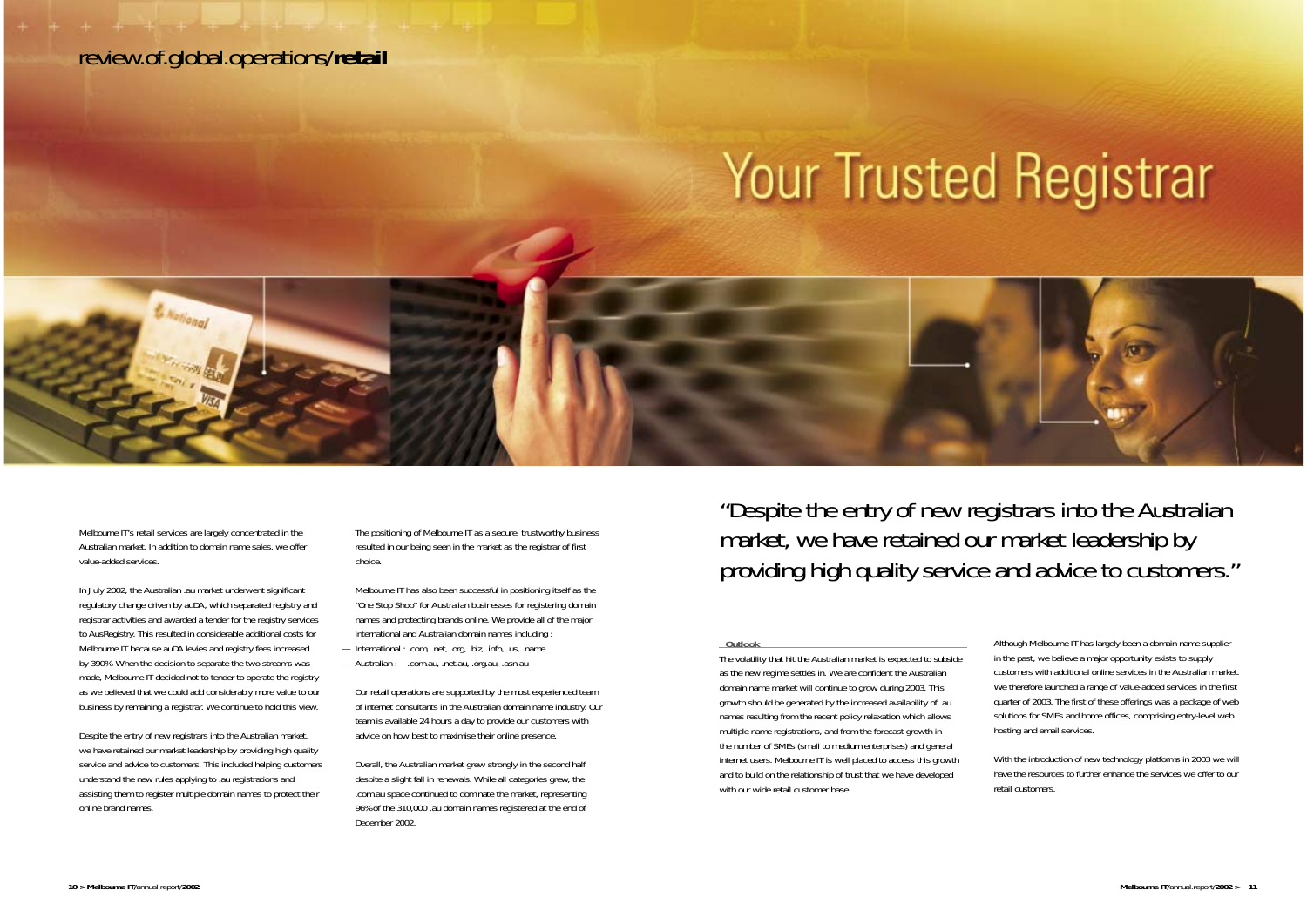### review.of.global.operations/ **corporate domain management**

Corporate Domain Management (CDM) is a consulting service that addresses the risks and time-consuming tasks attached to domain name management that companies, government and non-profit organisations traditionally have performed in-house. CDM was launched by Melbourne IT in Australia in 2001 to complement our existing Spanish CDM offering. CDM is a relatively small but strategically important and growing part of our business.

Our Spanish CDM offering is an established, albeit small business that has been operating successfully for several years out of Madrid. It had a strong year in 2002 and continued to be the leading provider of CDM services to large corporations in the Spanish market with key clients including Telefonica, Terra Lycos and BBVA bank.

CDM simplifies, secures and strategically manages valuable online brands while saving organisations considerable time and resources in the process. The service offers protection against non renewal, "cybersquatting", and other processes that expose companies to risk. With domain names fast becoming as valuable to large corporations as any intellectual property such as trademarks or patents, it is vital to manage these assets effectively.

Melbourne IT developed the service after our research showed that many large organisations faced challenges in strategically managing domain name renewals and often had out of date administrative and billing details attached to some of their most valuable domain names.

Over the course of 2002, there was strong interest in Australia for CDM and several large and important new accounts were won. By the year end, we counted some of the country's largest and best-known organisations as clients. New clients secured during 2002 included ASX Limited, Austrade, Australian Tourist Commission, CSL, NineMSN, Optus, PBL, QBE, Rio Tinto, Smorgon Steel, Sony and Toll Holdings.

The key benefits of becoming a CDM client for large corporations and organisations include :

- CDM protects against many of the risks associated with domain name management: for example, cybersquatting and the renewal process for important names;
- CDM consolidates a company's internal domain name activities, improving the efficiency of registration, renewal, communication, billing and reporting;
- CDM enables a 'company wide' strategic approach to managing a domain name portfolio, and thereby enhances brand development, strengthens brand protection and increases web presence;
- CDM removes the need to deal with multiple domain name suppliers, and provides exclusive access to advice from experts in domain name policies and procedures across all domain spaces, many of which have complex rules and procedures attached to their registration;
- CDM provides one-to-one account management, a dedicated resource to ensure online brands are strategically managed;
- CDM improves internal controls and provides access to an online domain management console, a purpose-built online tool to assist in managing an organisation's domain name portfolio.

The biggest challenge for 2002 in the Australian market was to introduce a new product with many companies showing only a medium level of awareness about the importance of protective strategies for domain names. Hence, educating corporations about the pitfalls of not strategically managing online brands, the value that online brands represent to a company's operations, and highlighting the absence of strategic process/best practice in brand management, were the central themes of the sales effort.

In the second half of 2002, we offered additional value to our client relationships by introducing the CDM online domain management console. The console is a web-based tool that provides CDM clients with real time access to their portfolio. The console is technology owned and created by Melbourne IT, and represents a significant step in the product's development as a complete online corporate solution.

The console will be further enhanced in 2003 with new reporting features to be added.

#### **Outlook**

The focus for 2003 is the continued growth of the business, introducing additional products to our clients that are central to brand management and protection, whilst maintaining high levels of client service.

The launch of CDM in the United States commenced early in 2003, following a detailed review of the CDM product offering, analysis of competition and market segmentation. Our first US client, EarthLink, was secured in January. EarthLink is one of the world's largest internet service providers with nearly five million subscribers. The Atlanta-based company also entered a strategic alliance in 2002 with Melbourne IT for the sale of domain names.

The continued international roll out of CDM provides Melbourne IT with an important value-added service that we believe will provide sound growth opportunities in the years ahead.



**CDM Foundation Client** Mr Sam Hendry, Business Manager - CDM with Ms Sharee Medley from Smorgon Steel Group Limited.

# "CDM simplifies, secures and strategically manages valuable online brands."

# The global leader in online brand management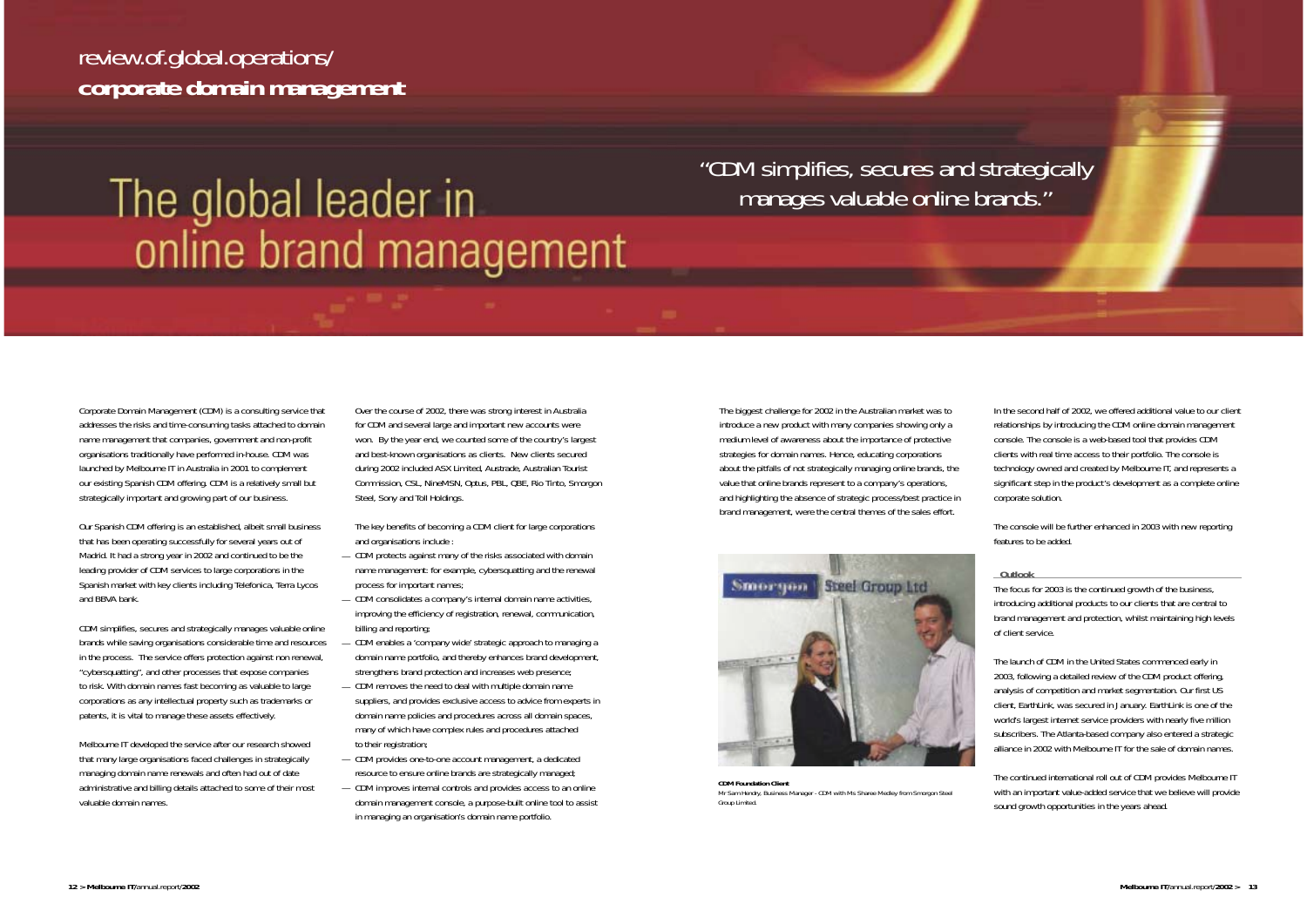Melbourne IT has a strong commitment to maintaining its leadership in the development and commercialisation of new technologies.

The company has a world class in-house software development capability for its core domain name registration business and maintains strong links with local and international organisations to identify new product and service opportunities.

#### **Highlights**

The highlights for 2002 were :

- developing a solution to pre-book .us registrations and interface to the .us registry ready for launch in April 2002;
- interfacing to the .name registry for live registrations (previously handled via batch technology) in June 2002;
- extensively testing the new .au registry prior to launch in July 2002;
- redeveloping our .com.au registration system for the new registry environment;
- developing CDM tools;
- adding .ca (Canada) to our country code portfolio; —
- the award of an AusIndustry R&D Start Grant to investigate next generation systems; and
- $-$  enhancing our business continuity plan and testing disaster recovery procedures.

A major upgrade of Melbourne IT's registration software will be conducted during the first half of 2003. Key improvements will include

#### **Performance**

The key activities during the year centred on the migration to the new .au environment. Melbourne IT worked closely with the new .au registry operator (AusRegistry) to ensure that the new registry software complied with the technical specifications based on the international EPP protocol, while ensuring that the software met the .au specific requirements. This work included providing advice on registry-registrar protocol design and extensive testing of the AusRegistry software.

We carried out a major overhaul of all our .com.au software. All software was rewritten for the new .au regulatory and technical environment against an extremely tight timetable.

Towards the end of 2002, Melbourne IT undertook a major review of its domain name registration software across all namespaces. As part of this process, meetings were held with major reseller customers to exchange information and to explore future business opportunities.

#### **Outlook**

The AusIndustry R&D Start Grant is being used to build a next generation platform that can be applied to applications other than domain names. Melbourne IT will be trialling some new services on this platform during 2003.

### industry.and.market.overview

**Generic Top Level Domains (gTLDs)**

The development of policy for the gTLD domain space (.com, .net, .org, .biz, .info and .name) is the responsibility of the Internet Corporation for Assigned Names and Numbers (ICANN) (http://www.icann.org). The gTLD environment is very lightly regulated, and abuse of the procedures for transferring names between competitors has been rife. Melbourne IT played a significant role within ICANN during 2002 to create a new transfers policy.

- The following outcomes are expected :
- a revised transfer policy;
- a revised WHOIS policy with better protection for privacy; and
- new specialised top level domains (for example .travel).

The Chief Technology Officer of Melbourne IT was elected to the policy council for gTLDs in January 2002 by ICANN registrars, and was elected as chair of the policy council in September 2002. Further work has also been commenced on the WHOIS service for gTLDs. The WHOIS service is widely abused by domain name registrars and resellers to target potential customers, and subsequently some registrars have made it difficult to retrieve information from the WHOIS for .com and .net domain names required to facilitate transfers.

Despite improvements in the transfer policy it is still likely to be difficult to manage transfers, as registrars can still make it complicated for an end user to approve a transfer.

During 2003 and 2004 further new top level domains are likely, although the experience in the last round of new names shows that significant marketing resources are required by the registry operator to raise the profile of a new name space.

**Country Code Top Level Domains (ccTLDs)** Policy for each country code is managed within a range of different regulatory structures in each country. There has been a trend to reduce the policy complexity in many of the major country code spaces to make it easier for consumers to register names. There is also a trend towards standardised protocols (for example, EPP) when registry software is upgraded.

- better support of retail customers that hold multiple domain names;
- improvements to the software interface with resellers; —
- enhanced transaction and performance reporting; —
- improved features and functionality providing significant processing benefits to our resellers; and
- enhanced speed to market with new developments. —

In 2002 the policy for .us (United States) was changed and a new registry operator (Neustar) was appointed. In 2003, the policy for .cn (China) will also be changed and Neustar has built a standard EPP interface for the .cn registry operator.

The opportunities in ccTLDs have been limited for Melbourne IT,

as many of Melbourne IT's reseller customers in the .com, .net and .org environment are already registrars for the country code relevant to their location. For example, reseller customers in the United Kingdom are already integrated to .co.uk and customers in China are already integrated to .cn. The .us domain was slightly different, however, as few resellers were selling .us names prior to the changes in the policy. The .eu name will provide an opportunity as it is a new domain name space.

#### **.au**

The development of policy for the .au domain space is the responsibility of the .au Domain Administration Limited (auDA), the industry self-regulatory body for Internet domains that end in .au. Melbourne IT provided extensive input to the development of an industry code of conduct and the development of a transfers policy between registrars to protect the rights and interests of consumers. The combination of enforcement by auDA of the Code of Conduct, and enforcement by the ACCC of the *Trade Practices Act*, has led to a more stable industry with suppliers focused on providing value to consumers.

There appears to be a limited market awareness of the relaxation of the policy rules. Companies can now register multiple .com.au domain names that have a close and substantial connection to their business (for example, names of products and services provided by a company). There is potential for further growth as this knowledge becomes more widespread.

#### **Outlook**

There are a number of critical issues in the gTLD market that should be resolved in 2003. These include policy revisions and the launch of new, specialised domain names.

The outlook for .au is for continued growth in the total number of .au registrations, with .com.au continuing to be the most significant domain name space within .au.

### "The company has a world class in-house software development capability for its core domain name registration business..."

### "There has been a trend to reduce the policy complexity in many of the major country code spaces to make it easier for consumers to register names."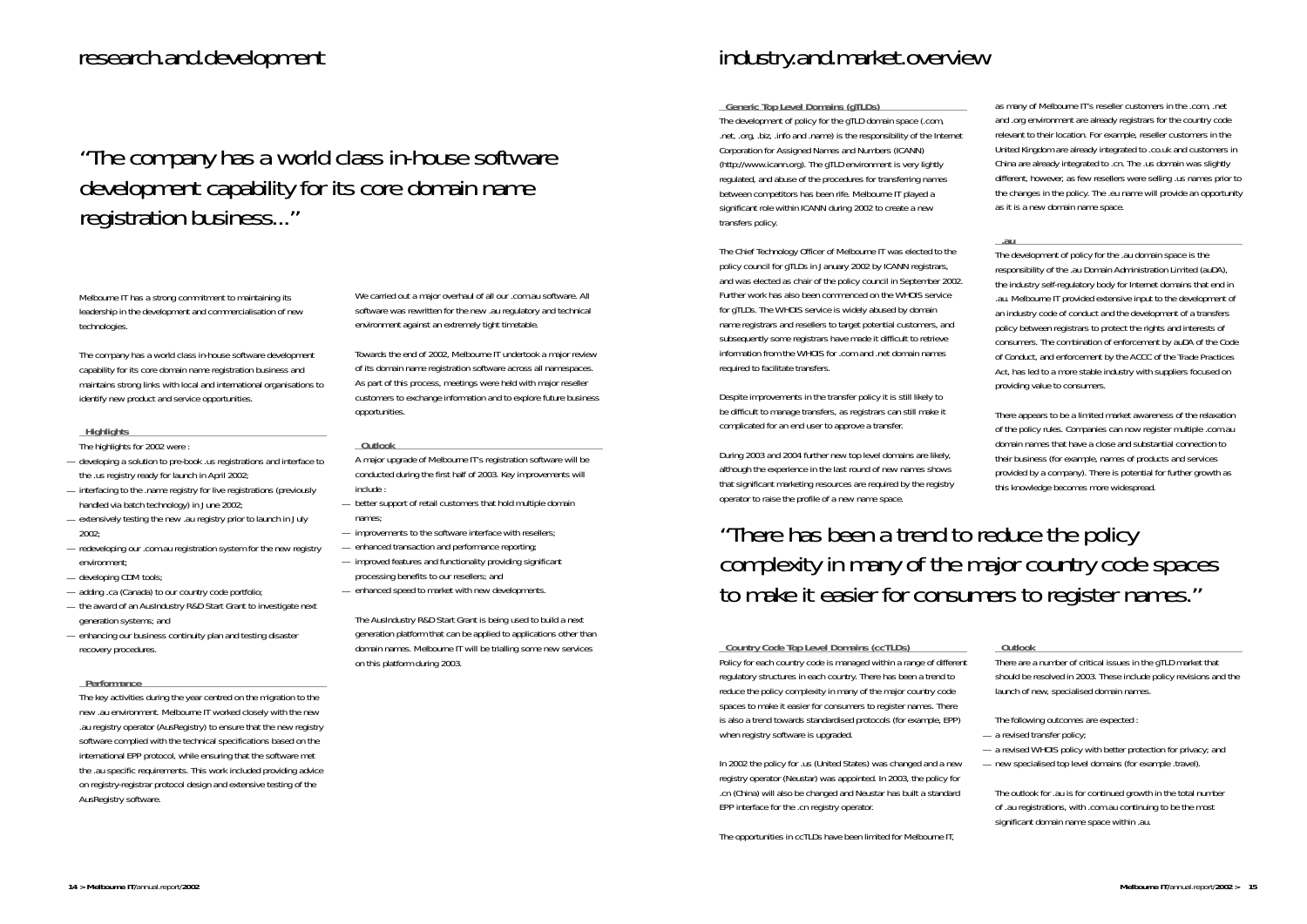### our.people

Melbourne IT derives much of its success from the high-quality people we employ. Because we operate in the rapidly changing and fiercely competitive information technology sector, recruitment and retention of the best people is a key priority. We also seek to ensure that our people's aims and aspirations are aligned to those of the company and our shareholders.

During 2002, a number of important initiatives were taken to help meet these objectives.

A new organisation structure was introduced to help the company meet the demands of a changing marketplace. Greater emphasis has been placed on specific product and service lines and our overseas offices have been brought into one dedicated division. The new structure is also designed to implement the strategy that is detailed in the Chief Executive Officer's section of this report.

With the deregulation of the Australian market, we reconfigured our internal structures so that we could better meet the needs of our wholesale and retail customers.

Training and development were again core activities of our human resources program for the year. A Management Development Program that was introduced in 2001 was successfully completed in 2002 and a second phase of the program is being introduced in 2003.

A number of other training programs ran throughout the year including courses on occupational health and safety, strategic sales, product development and time management.

Our retention strategy produced good results in 2002 with voluntary turnover at 8%. This was five percentage points better than the IT industry average.

As at 31 December 2002, there were 124.5 Full-Time Equivalent employees.

The breakdown by division was :

| <b>Production and Development</b> | 41    |
|-----------------------------------|-------|
| <b>Customer Service</b>           | 38    |
| Sales                             | 15.5  |
| <b>US &amp; Spain</b>             | 9.5   |
| <b>Finance/Administration</b>     | 10    |
| Corporate                         | 5.5   |
| <b>Research &amp; Development</b> | 5     |
| Total                             | 124.5 |

### *Outlook*

"Our retention strategy produced good results in 2002 with voluntary turnover at 8%. This was five percentage points better than the IT industry average."

- Important initiatives planned for 2003 include : the introduction of an online HR "self-service" system for all employees;
- further development of the Succession Planning program;
- further Occupational Health & Safety training;
- $-$  ongoing Management Development training; and
- improvements to our customer relations systems. —



| <b>Andrew Field Company Secretary &amp; CFO</b>                  | <b>FINANCE</b>           | <b>LEGAL</b>           |                 |                  |
|------------------------------------------------------------------|--------------------------|------------------------|-----------------|------------------|
| Dr Bruce Tonkin Chief Technology Officer                         | RESEARCH AND DEVELOPMENT |                        |                 |                  |
| <b>Guye Engel General Manager - Production &amp; Development</b> | PRODUCTION & DEVELOPMENT |                        |                 |                  |
| <b>Melissa Fitzpatrick General Manager - Operations</b>          | <b>CUSTOMER SERVICE</b>  | <b>HUMAN RESOURCES</b> |                 |                  |
| <b>Tom Mackey Vice President Americas and Europe</b>             | <b>EUROPE</b>            | <b>SPAIN</b>           | <b>AMERICAS</b> |                  |
| <b>Chris Dobbyn Manager, Global Products</b>                     | <b>WHOLESALE</b>         | <b>RETAIL</b>          | <b>CDM</b>      | <b>MARKETING</b> |
| Ewan Watt Sales Manager Australia & New Zealand                  |                          |                        |                 |                  |
| Willie Pang Director, Business Development - Asia                |                          |                        |                 |                  |
| Sam Hendry Business Manager - CDM                                |                          |                        |                 |                  |
|                                                                  |                          |                        |                 |                  |

### **Theo Hnarakis** Chief Executive Officer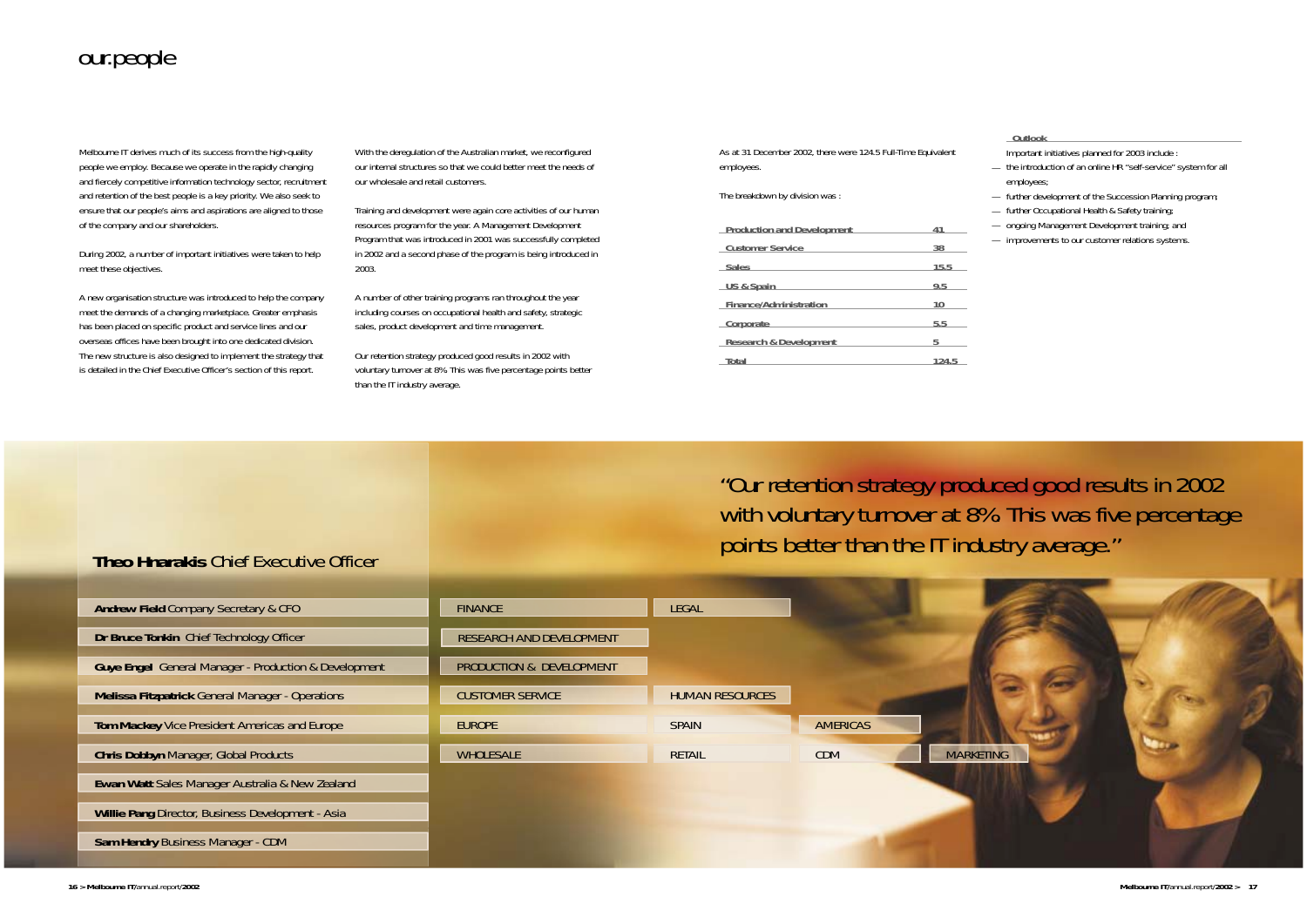### directors'.report

#### *Robert Stewart* (Chairman)

Mr Stewart was National Managing Partner of Minter Ellison, one of Australia's leading law firms, for 11 years, retiring in June 1999. He was also a non executive director of Memtec Ltd, a high technology filtration company, from 1988 until 1997. Memtec listed on NASDAQ and then the New York Stock Exchange prior to being taken over by a US company in 1997. Mr Stewart spent five years with Pacific Dunlop from 1976 to 1981 in a variety of general management positions within the Footwear Group. He is also Chairman of Forest Enterprise Australia Limited, a plantation forestry company; Deputy Chairman of eMitch Limited, an online advertising and media placement company; a Director of Uecomm Limited, a telecommunications carrier; and Chairman of QSR International Pty Ltd, which produces qualitative research software. Mr Stewart was appointed to the Board on 14 September 1999.

*Iain Morrison* 



Professor Morrison is Professor of Information Systems at The University of Melbourne and has been closely involved for over 10 years in the development of the Internet within Australia and in the effective applications of IT to business. He is a Founding Director of Melbourne IT. He was elected to the auDA Board on 7 October 1999, and retired on 26 November 2001. He serves as an Advisor and Consultant to government and the higher education sector on telecommunications, copyright, online legislation and applications of IT and information systems.

#### *Mark Toner*

Dr Toner is the former managing director of Kvaerner E&C Australia, a subsidiary of the international Engineering & Construction group, Kvaerner E&C which is headquartered in London. Dr Toner's background is in marketing and management with a career focus on science and engineering, including IT and biotech. His qualifications include a BE(Chem) from the University of Melbourne and a PhD from Monash University. Dr Toner is President of the Institution of Chemical Engineers in Australia and President of the Business/ Higher Education Round Table, an Adjunct Professor in the Faculty of Engineering at Monash University and a Fellow of the Institution of Engineers Australia. Dr Toner was appointed to the Board on 1 February 2001.



### *Tom Kiing\**

Mr Kiing is a Foundation Director of Bridge Capital, an Australian technology investment firm that manages a portfolio of investments in the IT sector. He travels extensively through the ASEAN region to promote joint investments in the Australian IT industry and to seek market opportunities for Australian firms. Mr Kiing and interests associated with him, hold approximately 13% of the issued capital of the company.

*\* Appointed to the Board on 19 December 2002*.

*Simon Jones\**

Mr Jones is a Chartered Accountant and the former Managing Director of N.M. Rothschild and Sons (Australia) Melbourne office. Also a former head of Audit and Business Advisory (Australia & New Zealand), Corporate Finance (Melbourne), of Arthur Andersen. He has extensive experience in investment advisory, valuations, mergers and acquisitions, public offerings, audit and venture capital. He is now a Director of Canterbury Partners Pty Ltd which is a boutique investment advisory and venture capital business located in Melbourne, Victoria.

*\* Appointed to the Board on 12 March 2003.*

#### *Colin Adam\**

Dr Adam retired from the Commonwealth Scientific and Industrial Research Organisation (CSIRO) in 2001 having previously acted as chief executive and special advisor to the new Chief Executive. He was responsible for commercial activities of the organisation. He serves as a Board member for a number of companies, including the Strategic Industry Research Foundation and Ceramic Fuel Cells Ltd. He also holds a non executive Board position with the Australia – Indonesia Institute and the Board of the Australian Universities Quality Agency. Dr Adam was appointed to the Board on 22 April 1999.

*\* Retiring April 2003.*





#### **DIRECTORS**

#### *Kevin Courtney\**

Mr Courtney is a Chartered Accountant and a former regional managing partner of Ernst & Young. He is a Director of Adacel Technologies Limited, a Director of two National Australia Bank Group companies and Chairman of the Audit & Risk Management Committee of the National Competition Council. He is also a Board member of DOXA Foundation, which works with under-privileged youth. Mr Courtney has held a number of appointments including commissioner of the City of Melbourne, a member of the Victorian Work Cover Authority, a member of the Sunraysia Rural Water Authority and a director of Connect.com.au, the Internet service provider sold to AAPT Limited. Mr Courtney was appointed to the Board on 22 October 1999.

*\* Retiring April 2003.*

The names and details of the directors of the company in office during the financial year and until the date of this report are :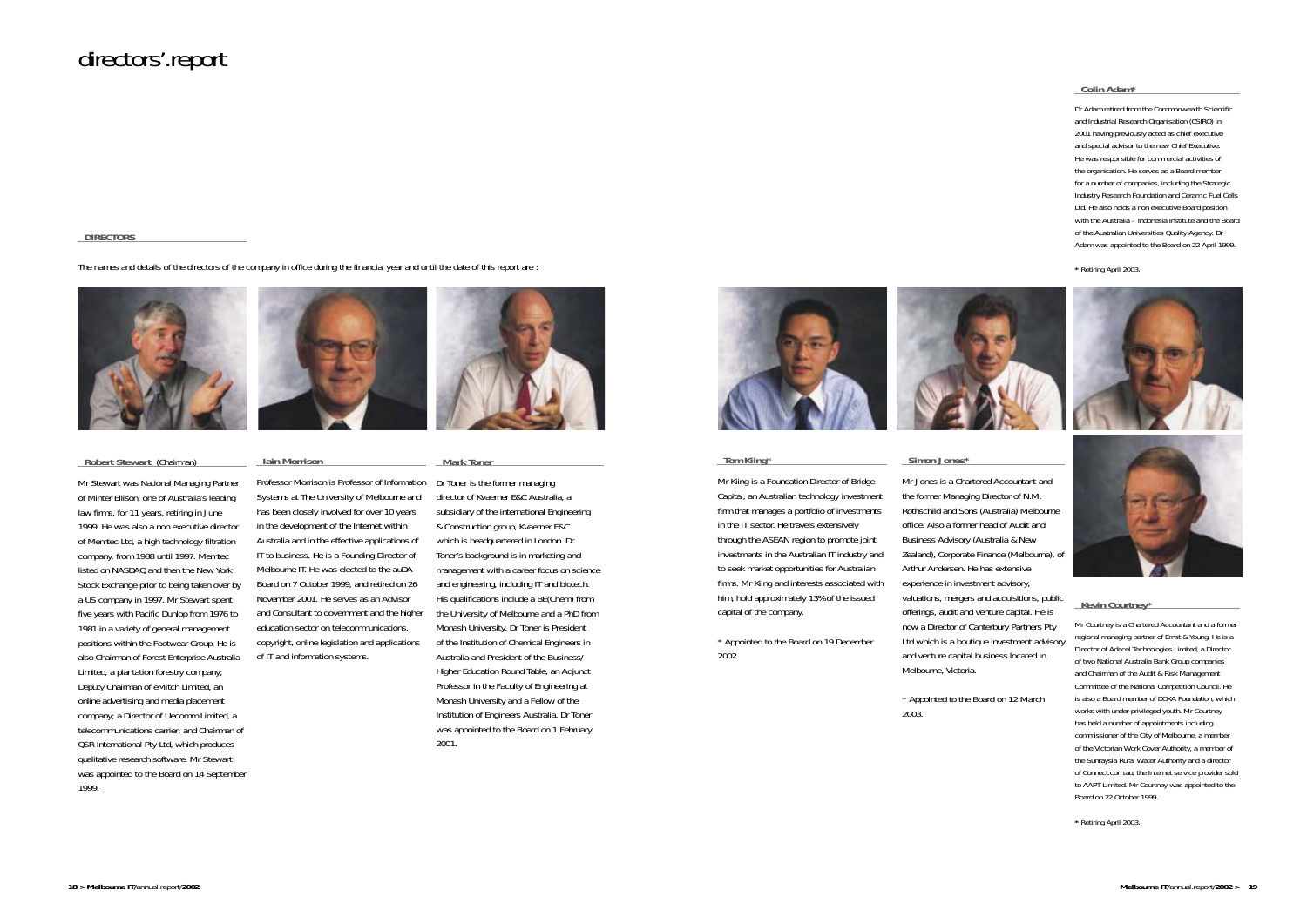### corporate.governance

#### **Board representation**

The Board of Directors of Melbourne IT Ltd is responsible for the overall corporate governance of the company.

The Board guides and monitors the affairs of the company on behalf of the shareholders by whom they are elected and to whom they are accountable. The responsibility for the operation and administration of the company is delegated by the Board to the Chief Executive Officer (CEO) and the executive team. The Board ensures that this team is appropriately qualified and experienced to discharge their responsibilities and has in place procedures to assess the performance of the CEO and the executive team.

The Board is responsible for ensuring that management's objectives and activities are aligned with the expectations and risks identified by the Board. The Board has a number of mechanisms in place to ensure this is achieved. In addition to the roles carried out by the committees referred to below, these mechanisms include the following :

- setting the overall business and financial objectives of the entity;
- approving and periodically reviewing the strategies and plans prepared by management;
- reviewing the implementation of operational plans and budgets by management and monitoring of progress against budget, this includes the establishment and monitoring of key performance indicators (both financial and non-financial) for all significant business processes;
- Board review and approval of acquisitions and disposals of businesses and assets and the approval of contracts and financing arrangements above defined limits; and
- Board review and approval of the organisation's treasury policy, including management of the organisation's financial risk, liquidity, interest rate, foreign exchange, credit policies, exposures and monitoring of management's actions to ensure they are in line with company policy.

The Constitution of Melbourne IT Ltd allows for the appointment of up to 10 directors. There are currently seven directors, all of whom are non executive directors. (As already advised to the ASX, two directors, Colin Adam and Kevin Courtney, are retiring effective April 2003.) Directors are chosen so as to provide an appropriate mix of experience and qualifications for the governance of the company. The Chairman is an independent non executive director. One third of the directors (with the exception of a Managing Director) must retire from office at the time of the Annual General Meeting each year. Directors are eligible for re-election. The directors who retire by rotation are those with the longest period in office since their appointment or last election. The performance of the Board is reviewed on an annual basis – both as to the performance of the Board as a whole and as to the performance of each individual director - including the Chairman and the CEO.

The Board generally meets monthly, with special meetings called from time to time if required between scheduled meetings. Agendas are established by the Chairman and CEO to ensure proper coverage of strategic, financial and major risk areas throughout the year.

- reviewing reports submitted by external auditors;
- reviewing and recommending to the Board for approval half-yearly and yearly financial statements;
- funds management; —
- foreign exchange risk management;
- capital expenditure approval procedures; —
- insurances;
- monitoring Regulatory Compliance; and —
- risk management generally (including issues such as Occupational Health and Safety and management of information systems and internal controls).

The total remuneration available to non executive directors is fixed by the shareholders at a General Meeting. The current limit is \$500,000. Directors receive a base fee, which includes an amount for their participation in one of the Board's standing committees. The issuing of any options to directors must be approved by shareholders. Details of remuneration paid and options granted in 2002 are set out in full in the Directors' Report.

A Deed of Access, Indemnity and Insurance is entered into by the company with each director to provide access to board records and documents while they are a director and for a specified period after leaving office as a director, provided that access is for an approved purpose. After leaving office, an approved purpose is to assist the former director in preparation for any legal proceedings against the company or that person while a director of the company. The company has also taken out directors' and officers' insurance to protect directors from liability to the extent permitted by law.

**Purchase and Sale of Shares by Directors** Although it is not a requirement for a director to own shares, the Board encourages directors to own shares in the company to further link their interests with those of the shareholders. Directors must comply with the company's Guidelines for Buying and Selling Shares in Melbourne IT Ltd. They must also comply with the disclosure requirements of the ASX and the Corporations Law.

#### **External Advice to Directors**

In certain circumstances a director may consider it necessary to seek independent professional advice in carrying out his duties. Should this arise, the director would discuss the matter first with the Chairman and any advice considered necessary would be obtained at the expense of Melbourne IT Ltd.

#### **Board Committees**

The Board has established two standing committees to assist in carrying out its Corporate Governance role.

**Audit and Risk Management Committee** The Audit and Risk Management Committee has responsibility for ensuring that proper accounting and auditing practices are maintained; that business risks are identified and managed effectively; that assets are protected against financial loss; and that legal and regulatory obligations are met. It comprises four non executive and independent directors. The current members are : Kevin Courtney (Chairperson), Simon Jones, Iain Morrison and Rob Stewart. It meets at least three times each year and has direct access to the company's auditors and senior management. On at least one occasion each year it meets with the auditors without management being present. The Chief Financial Officer attends the meetings by invitation of the Committee. The Partner and staff of the external auditor also attend by invitation. The Committee also receives regular reports from the external auditors concerning any matters which arise in connection with the performance of their role, including adequacy of internal controls. Its role includes :

**Human Resources and Remuneration Committee** The Human Resources and Remuneration Committee has the responsibility for ensuring that proper human resource management and remuneration policies are developed and followed by the company. It comprises four non executive directors with the CEO attending by invitation. The members are : Mark Toner (Chairperson), Colin Adam, Tom Kiing and Rob Stewart. It has direct access to the senior management of the company and is to meet at least three times each year.

- Particular issues it is responsible for include :
- the recommendation to the Board of the compensation and key performance targets for the CEO;
- assisting in the annual performance review of the CEO;
- recommendation to the Board of appropriate compensation policies for the non executive directors;
- approval of the compensation programs and performance targets for senior executives;
- succession planning for the Board, CEO and key executives; — management of the company's Share Option Plan;
- development of the company's superannuation arrangement; and — overseeing the development of appropriate strategies and plans for people management, career development of staff and general human resources policies.

#### **Communication with Shareholders**

- The Board is committed to meeting 'best practice' guidelines in communicating with the company's shareholders. This will include :
- $-$  regular reports to shareholders;
- the Annual General Meeting; and
- an Investor Relations section on the company's website, which includes all announcements by the company as well as other information on the company and its operations.

#### **Privacy**

The Company has developed a Privacy Policy and undertaken internal training in compliance with the new privacy regime which came into effect in December 2001. The Policy can be found on the company's website at www.melbourneit.com.au/privacy.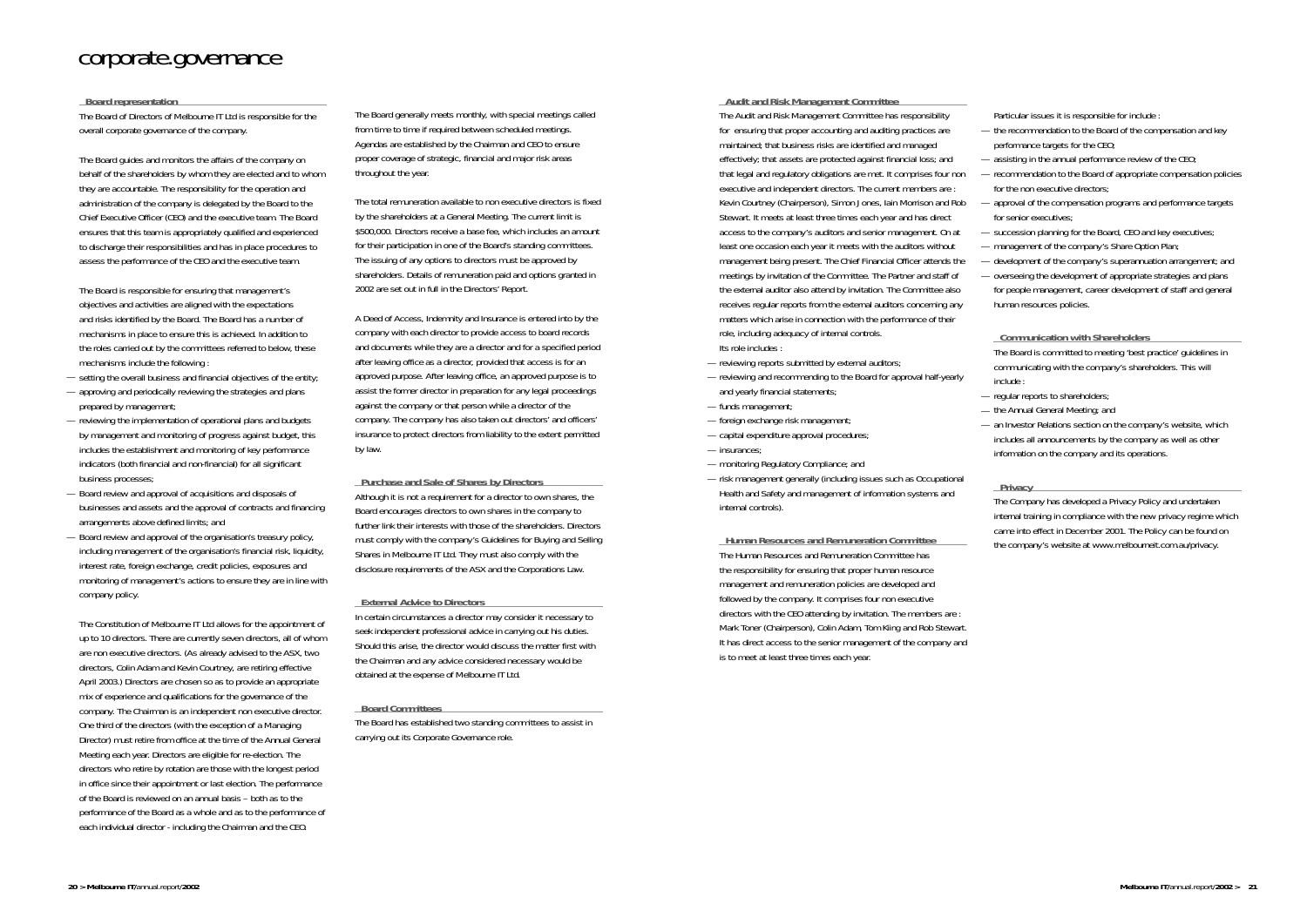Your directors submit their report for the year ended 31 December 2002.

#### **DIRECTORS**

The names and details of the directors of the company in office during the financial year and until the date of this report are : R. J. Stewart; I. Morrison; C. M. Adam (Retiring April 2003); K.F. Courtney (Retiring April 2003); M.C. Toner; T. Kiing (Appointed 19 December 2002) and S. D. Jones (Appointed 12 March 2003).

#### **CHIEF EXECUTIVE OFFICER**

T. Hnarakis

#### **COMPANY SECRETARY**

A. C. Field

### **REGISTERED OFFICE**

Level Two, 120 King Street Melbourne, Victoria, 3000 Telephone (03) 8624 2400

#### **INTERESTS IN THE SHARES AND OPTIONS OF THE COMPANY**

As at the date of this report, the interests of the directors in the shares and options of the company and related bodies corporate were :

| Shares 2002    | <b>Ordinary Shares</b> | <b>Options over Ordinary Shares</b> |  |
|----------------|------------------------|-------------------------------------|--|
| R. J. Stewart  | 50,000                 | 70,000                              |  |
| I. Morrison    | 11,000                 | 35,000                              |  |
| C.M. Adam      | 45,000                 | 35,000                              |  |
| K. F. Courtney | 50,000                 | 35,000                              |  |
| M.C Toner      | 110,000                | 35,000                              |  |
| T. Kiing       | 6,516,547              | $\overline{\phantom{a}}$            |  |
| S. D. Jones    | 18,000                 | ۰                                   |  |

#### **PRINCIPAL ACTIVITIES**

The principal activities of the company during the year were:

| <b>EARNINGS PER SHARE</b>  | Cents  |
|----------------------------|--------|
| Basic earnings per share   | (10.1) |
| Diluted earnings per share | (10.1) |

#### **RESULTS AND DIVIDENDS**

The loss after-tax of the Melbourne IT Group for the year ended 31 December 2002 was \$5.046 million. No dividends were provided for the year ended 31 December 2002.

#### **REVIEW AND RESULTS OF OPERATIONS**

Net loss after tax and significant items of \$5.046 million (2001:profit of \$3.053 million) and revenue of \$47.882 million (2001:\$51.272 million) for the year was achieved. An EBIT before significant items of \$2.389 million (2001:\$4.224 million) was in line with company expectations. Directors took the decision to write down the value of Melbourne IT's 10% investment in NeuLevel from \$7.9 million to \$1.06 million following a comprehensive review of the investment. The difficult international market and the slow take-up of the new .biz domain names have impacted heavily on NeuLevel's business. The EBIT before significant items of \$2.389 million was achieved in the challenging environment faced by the company in 2002. Melbourne IT faced a greatly changed domain name environment in Australia with the introduction of competition, however, continued to demonstrate its strength in the international market with over 60% of total revenue now being export income. The company's registrar business registered approximately 1.3 million global top level domain names (gTLDs) for the year. Melbourne IT's market share of gTLD names under management now stands at 5.5% (2001:5%). This combined with the continued solid performance in .au registrations means that the company now has in excess of 2.1 million domain names under management worldwide. Cashflow generated from operations during the year was \$2.9m (2001:\$4.4m) and Gross Margin in advance at 31 December 2002 was \$10.4m (2001:\$10.6m) despite the introduction of a new registry fee in Australia on 1 July 2002. Melbourne IT paid \$2.9 million to the new Australian registry in the second half of 2002. At the end of the year, Melbourne IT had \$14.7 million in cash (2001:\$16 million).

## directors'.report

#### **Summarised operating result for the period ended 31 December**

| Jummarised operating result for the period ended 31 December | 2002                     | 2001    |
|--------------------------------------------------------------|--------------------------|---------|
| Revenue                                                      | \$′000s                  | \$′000s |
| Registrar business                                           | 47,067                   | 46,624  |
| ASAC 21                                                      |                          | 2,134   |
| Consulting                                                   | $\overline{\phantom{a}}$ | 1,683   |
| Other revenue                                                | 331                      | 227     |
| <b>Total Revenue</b>                                         | 47,398                   | 50.668  |
| Total Earnings Before Interest and Tax                       | (4, 459)                 | 4,224   |
| Net Interest Income                                          | 484                      | 604     |
| Net Profit before Tax                                        | (3, 975)                 | 4.828   |
| Tax Expense                                                  | 1,071                    | 1.775   |
| Net Profit After Tax                                         | (5,046)                  | 3,053   |
| Cashflow from operations                                     | 2,900                    | 4,488   |

#### **SIGNIFICANT CHANGES IN THE STATE OF AFFAIRS**

Significant changes in the state of affairs during the year were :

#### **SIGNIFICANT EVENTS AFTER THE BALANCE DATE** No significant events have occurred after the balance date and up to the date of this report that require disclosure.

#### **LIKELY DEVELOPMENTS AND EXPECTED RESULTS**

- registration of .au domain names; —
- registration of other country code (ccTLD) domain names (for example, .us, .it, .de, .to and .uk); —
- registration of generic Top Level Domain (gTLD) names (.com, .net, .org, .biz, .info, .name);
- development and launch of the Corporate Domain Management business in Australia; and
- Research and Development of Registry-related technologies. —

Despite the challenges of 2002, we believe the outlook for Melbourne IT is positive. The global strategic alliances entered into in 2002 should generate an increasing flow of wholesale business that will be reflected in the 2003 earnings and the growth of our value-added retail services should also contribute. We have restructured the business into three business streams – Retail, Wholesale and Corporate Domain Management. Productivity will be increased through cost reductions, business improvement programs and a new technology platform. The new technology platform is designed to create improved productivity within our current business, provide enhanced services to our customers and facilitate the generation of new business streams outside the domain name industry. For the retail market, we have just commenced the release of a range of value-added products and services. These products that have been launched with strategic partners include e-commerce enabling services for small to medium businesses. The uncertain global political and economic environment makes forecasting difficult, but we are confident that Melbourne IT is well placed to build on its existing strengths in 2003 and beyond.

#### **SHARE OPTIONS**

Share options were issued during the year. The details of share options are disclosed in Note 30 to the financial report.

**INDEMNIFICATION AND INSURANCE OF DIRECTORS AND OFFICERS** During the financial year, the company paid a premium in respect of a Director's and Officer's Liability Policy covering all directors and officers of the company and related bodies corporate. The contract of insurance prohibits disclosure of the nature of the liability and the amount of the premium.

- the deregulation of the .au domain name market on 1 July 2002; and —
- the write-down of the Neulevel Investment as discussed in the Review and Results of Operation. —

#### **DIRECTORS' AND OTHER OFFICERS' EMOLUMENTS**

The Human Resource & Remuneration Committee of the Board of Directors is responsible for determining and reviewing compensation arrangements for the directors, the chief executive officer, and the executive team. The Human Resource & Remuneration Committee assesses the appropriateness of the nature and amount of emoluments of such officers on a periodic basis by reference to relevant employment market conditions with the overall objective of ensuring maximum stakeholder benefit from the retention of a high-quality Board and executive team.

To assist in achieving these objectives, the Human Resource & Remuneration Committee links the nature and amount of executive directors' and officers' emoluments to the company's financial and operational performance. All senior executives have the opportunity to qualify for participation in the Executive Incentive Plan which currently provides a cash incentive where specified criteria are met (including criteria relating to cost control, profitability and cash flow). Details regarding the issue of share options are provided in Note 30 to the financial reports.

Details of the nature and amount of each element of the emolument of each director of the company and each of the five executive officers of the company receiving the highest emolument for the financial year are as follows :

#### **Emoluments of non executive directors of Melbourne IT Ltd**

|             |                                           | <b>Annual Emoluments</b> |  |
|-------------|-------------------------------------------|--------------------------|--|
| Base Fee \$ | Statutory Superannuation Contributions \$ | Total \$                 |  |
| 150,000     | 12.750                                    | 162,750                  |  |
| 40,000      | 3,400                                     | 43,400                   |  |
| 40,000      | 3,400                                     | 43,400                   |  |
| 40,000      | 3,400                                     | 43,400                   |  |
| 43,133      | 267                                       | 43,400                   |  |
| 1.553       | $\sim$                                    | 1.553                    |  |
|             |                                           |                          |  |

### directors'.report/*continued*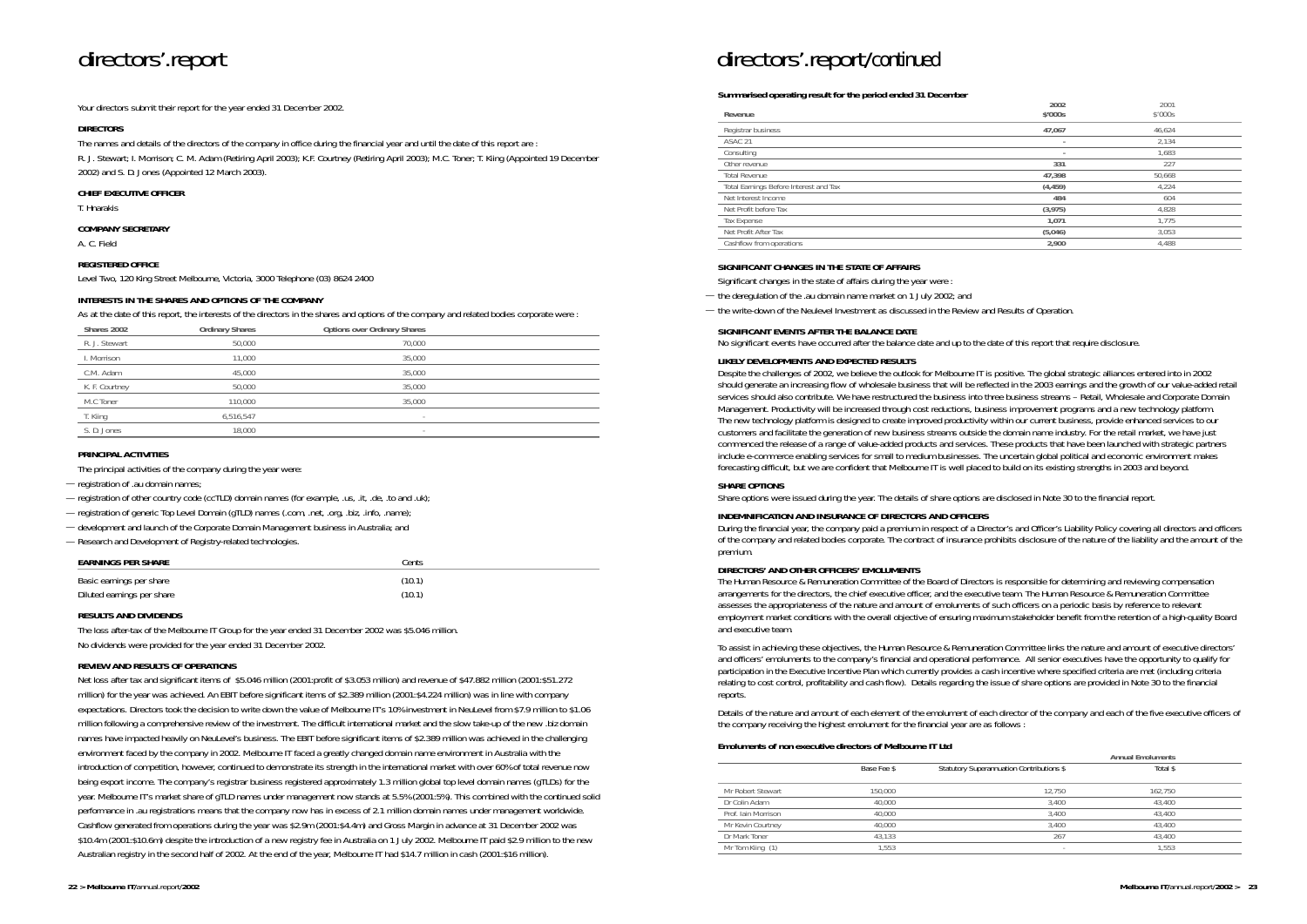### directors'.report/*continued*

#### **Emoluments of the seven most highly paid executive officers of the company and the Consolidated Entity**

|                        |                       |                          |                   | <b>Annual Emoluments</b> |
|------------------------|-----------------------|--------------------------|-------------------|--------------------------|
|                        | Base Fee and Bonus \$ | Other \$                 | Superannuation \$ | Total \$                 |
| Mr Adrian Kloeden (2)  | 419.307               | $\overline{\phantom{a}}$ |                   | 419,307                  |
| Mr Thomas Mackey (4)   | 302,390               | ۰                        | 9,071             | 311,461                  |
| Mr Theo Hnarakis       | 258,275               | 19,505                   | 18,875            | 296,655                  |
| Ms Anh Van Truong (4)  | 233,640               | $\overline{\phantom{a}}$ | 7,007             | 240,647                  |
| Mr Andrew Field        | 188,044               | 33,000                   | 14,162            | 235,206                  |
| Mr Scott Arbuthnot (3) | 211,838               |                          | 9,333             | 221,171                  |
| Dr Bruce Tonkin        | 203,153               | $\overline{\phantom{a}}$ | 12,574            | 215,727                  |

The category "Other" includes the value of any non-cash benefits provided.

(1) Mr Tom Kiing joined the Board on 19 December 2002

(2) Mr Adrian Kloeden left MLB on 8 November 2002

(3) Mr Scott Arbuthnot left MLB on 15 October 2002 (4) These personnel are paid through INWW US Inc in USD equivalents.

### **EMPLOYEES**

The consolidated entity employed 124.5<sup>(i)</sup> employees as at 31 December 2002 (2001:118<sup>(i)</sup> employees)  $<sup>(i)</sup>$  Full-Time Equivalent</sup>

#### **DIRECTORS' MEETINGS**

| Number of meetings held |          | Directors' Meetings: 14 | Audit Meetings: 5        |                          |          |                          | <b>Remuneration Meetings: 4</b> |  |  |
|-------------------------|----------|-------------------------|--------------------------|--------------------------|----------|--------------------------|---------------------------------|--|--|
|                         | Eligible | Attended                | Eligible                 | Attended                 | Eligible | Attended                 |                                 |  |  |
| Mr Rob Stewart          | 14       | 14                      |                          | b                        |          |                          |                                 |  |  |
| Dr Colin Adam           | 14       | 14                      | $\sim$                   | $\overline{\phantom{a}}$ |          |                          |                                 |  |  |
| Prof. Iain Morrison     | 14       | 14                      |                          |                          |          | $\overline{\phantom{a}}$ |                                 |  |  |
| Mr Kevin Courtney       | 14       | 14                      |                          |                          | ٠        | $\overline{\phantom{a}}$ |                                 |  |  |
| Dr Mark Toner           | 14       | 14                      | $\sim$                   |                          |          |                          |                                 |  |  |
| Mr Tom Kiing            |          |                         | $\overline{\phantom{a}}$ |                          |          | ٠                        |                                 |  |  |

The above table shows the numbers of meetings of directors held during 2002. The table also shows the number of meetings attended by each director and the number of meetings each director was eligible to attend. As at the date of this report, the company had an Audit & Risk Management Committee and a Human Resource & Remuneration Committee of the Board of Directors. The members of the Audit & Risk Management Committee are Mr K. Courtney (Chairman), Mr R. Stewart, Prof. I. Morrison and Mr S. D. Jones. The members of the Human Resource & Remuneration Committee are Dr M. Toner (Chairman), Mr R. Stewart, Dr C. Adam and Mr T. Kiing.

#### **NOTES**

Mr Tom Kiing was appointed to the Board on 19 December 2002. Mr Jones was appointed to the Board on 12 March 2003.

#### **ROUNDING**

The amounts contained in this report and in the financial statements have been rounded under the option available to the company under ASIC Class Order 98/0100. The company is an entity to which the Class Order applies.

#### **CORPORATE GOVERNANCE**

In recognising the need for the highest standards of corporate behaviour and accountability, the directors of Melbourne IT Ltd support and have adhered to the principles of corporate governance. The company's corporate governance statement is contained in the additional ASX information section of this annual report.

Signed in accordance with a resolution of the directors.

Robert James Stewart (Chairman) Melbourne, 27 March 2003

## statement.of.financial.performance/for the year ended 31 december 2002

|                  |                 | CONSOLIDATED    |                 | <b>MELBOURNE IT</b> |  |
|------------------|-----------------|-----------------|-----------------|---------------------|--|
| <b>Notes</b>     | 2002<br>\$′000s | 2001<br>\$′000s | 2002<br>\$′000s | 2001<br>\$′000s     |  |
|                  | 47,882          | 51.272          | 46,646          | 48,212              |  |
|                  | 22,864          | 19,590          | 22,510          | 17.909              |  |
|                  | 12,017          | 13.994          | 9,969           | 12,076              |  |
| 3 <sub>(c)</sub> | 7,054           |                 | 7,054           |                     |  |
| 3(a)             | 2.063           | 1.913           | 1.746           | 1.583               |  |
| 3(b)             | 7.859           | 10.947          | 9.745           | 12.646              |  |
|                  | (3, 975)        | 4,828           | (4, 378)        | 3,998               |  |
|                  | 1,071           | 1.775           | 976             | 1.358               |  |
|                  |                 |                 |                 |                     |  |
|                  | (5,046)         | 3,053           | (5, 354)        | 2,640               |  |
|                  |                 |                 |                 |                     |  |
| 26               | $(10.1)$ cents  | 6.1 cents       |                 |                     |  |
| 26               | $(10.1)$ cents  | 6.1 cents       |                 |                     |  |
|                  |                 |                 |                 |                     |  |

### statement.of.cash flows/for the year ended 31 december 2002

|                                                          |                 | CONSOLIDATED    |                 | <b>MELBOURNE IT</b> |  |
|----------------------------------------------------------|-----------------|-----------------|-----------------|---------------------|--|
|                                                          | 2002<br>\$'000s | 2001<br>\$'000s | 2002<br>\$'000s | 2001<br>\$'000s     |  |
| CASH FLOWS FROM OPERATING ACTIVITIES                     |                 |                 |                 |                     |  |
| Receipt of service revenue and recoveries                | 51,023          | 46.959          | 49,957          | 43,745              |  |
| Payments to suppliers and employees                      | (46, 586)       | (41, 134)       | (45, 764)       | (35, 760)           |  |
| Interest received                                        | 484             | 595             | 472             | 595                 |  |
| Grant received                                           | 300             | 200             | 300             | 200                 |  |
| Bank charges                                             | (461)           | (476)           | (447)           | (464)               |  |
| Income tax paid                                          | (1,860)         | (1,656)         | (1,861)         | (1,656)             |  |
| NET CASH FLOWS FROM OPERATING ACTIVITIES                 | 2.900           | 4.488           | 2,657           | 6.660               |  |
|                                                          |                 |                 |                 |                     |  |
| <b>CASH FLOWS FROM INVESTING ACTIVITIES</b>              |                 |                 |                 |                     |  |
| Acquisition of property, plant and equipment             | (220)           | (294)           | (220)           | (126)               |  |
| Proceeds from sales of property, plant and equipment     | 26              | $\sim$          | 26              | $\sim$              |  |
| Investments                                              | (3,522)         | (3,350)         | (3,522)         | (3, 474)            |  |
| NET CASH FLOWS FROM (USED IN) INVESTING ACTIVITIES       | (3,716)         | (3,644)         | (3,716)         | (3,600)             |  |
|                                                          |                 |                 |                 |                     |  |
| <b>CASH FLOWS FROM FINANCING ACTIVITIES</b>              |                 |                 |                 |                     |  |
| <b>NET INCREASE IN CASH HELD</b>                         | (816)           | 844             | (1,059)         | 3.060               |  |
| Add opening cash brought forward                         | 15,976          | 14,982          | 14,877          | 14,824              |  |
| Effect of exchange rate changes on balances of cash held | (469)           | 150             | (390)           | (3,007)             |  |
| in foreign currency                                      |                 |                 |                 |                     |  |
|                                                          |                 |                 |                 |                     |  |
| CLOSING CASH CARRIED FORWARD                             | 14,691          | 15.976          | 13,428          | 14,877              |  |
|                                                          |                 |                 |                 |                     |  |

|                                                          |                 | CONSOLIDATED    |                 | <b>MELBOURNE IT</b> |  |
|----------------------------------------------------------|-----------------|-----------------|-----------------|---------------------|--|
|                                                          | 2002<br>\$'000s | 2001<br>\$'000s | 2002<br>\$'000s | 2001<br>\$'000s     |  |
| CASH FLOWS FROM OPERATING ACTIVITIES                     |                 |                 |                 |                     |  |
| Receipt of service revenue and recoveries                | 51,023          | 46,959          | 49,957          | 43,745              |  |
| Payments to suppliers and employees                      | (46, 586)       | (41, 134)       | (45, 764)       | (35, 760)           |  |
| Interest received                                        | 484             | 595             | 472             | 595                 |  |
| Grant received                                           | 300             | 200             | 300             | 200                 |  |
| <b>Bank charges</b>                                      | (461)           | (476)           | (447)           | (464)               |  |
| Income tax paid                                          | (1,860)         | (1,656)         | (1,861)         | (1,656)             |  |
| NET CASH FLOWS FROM OPERATING ACTIVITIES                 | 2,900           | 4,488           | 2,657           | 6.660               |  |
| CASH FLOWS FROM INVESTING ACTIVITIES                     |                 |                 |                 |                     |  |
| Acquisition of property, plant and equipment             | (220)           | (294)           | (220)           | (126)               |  |
| Proceeds from sales of property, plant and equipment     | 26              |                 | 26              |                     |  |
| Investments                                              | (3,522)         | (3,350)         | (3,522)         | (3, 474)            |  |
| NET CASH FLOWS FROM (USED IN) INVESTING ACTIVITIES       | (3,716)         | (3,644)         | (3,716)         | (3,600)             |  |
| CASH FLOWS FROM FINANCING ACTIVITIES                     |                 |                 |                 |                     |  |
| <b>NET INCREASE IN CASH HELD</b>                         | (816)           | 844             | (1,059)         | 3,060               |  |
| Add opening cash brought forward                         | 15,976          | 14,982          | 14,877          | 14,824              |  |
| Effect of exchange rate changes on balances of cash held | (469)           | 150             | (390)           | (3,007)             |  |
| in foreign currency                                      |                 |                 |                 |                     |  |
|                                                          |                 |                 |                 |                     |  |
| CLOSING CASH CARRIED FORWARD                             | 14,691          | 15,976          | 13,428          | 14,877              |  |
|                                                          |                 |                 |                 |                     |  |

|                                                          | CONSOLIDATED    |                 | <b>MELBOURNE IT</b> |                 |  |
|----------------------------------------------------------|-----------------|-----------------|---------------------|-----------------|--|
|                                                          | 2002<br>\$'000s | 2001<br>\$'000s | 2002<br>\$'000s     | 2001<br>\$'000s |  |
| CASH FLOWS FROM OPERATING ACTIVITIES                     |                 |                 |                     |                 |  |
| Receipt of service revenue and recoveries                | 51,023          | 46,959          | 49,957              | 43,745          |  |
| Payments to suppliers and employees                      | (46, 586)       | (41, 134)       | (45, 764)           | (35, 760)       |  |
| Interest received                                        | 484             | 595             | 472                 | 595             |  |
| Grant received                                           | 300             | 200             | 300                 | 200             |  |
| <b>Bank charges</b>                                      | (461)           | (476)           | (447)               | (464)           |  |
| Income tax paid                                          | (1,860)         | (1,656)         | (1,861)             | (1,656)         |  |
| NET CASH FLOWS FROM OPERATING ACTIVITIES                 | 2.900           | 4.488           | 2,657               | 6.660           |  |
|                                                          |                 |                 |                     |                 |  |
| <b>CASH FLOWS FROM INVESTING ACTIVITIES</b>              |                 |                 |                     |                 |  |
| Acquisition of property, plant and equipment             | (220)           | (294)           | (220)               | (126)           |  |
| Proceeds from sales of property, plant and equipment     | 26              | ÷,              | 26                  | $\sim$          |  |
| Investments                                              | (3,522)         | (3,350)         | (3,522)             | (3, 474)        |  |
| NET CASH FLOWS FROM (USED IN) INVESTING ACTIVITIES       | (3,716)         | (3,644)         | (3,716)             | (3,600)         |  |
|                                                          |                 |                 |                     |                 |  |
| <b>CASH FLOWS FROM FINANCING ACTIVITIES</b>              |                 |                 |                     |                 |  |
| <b>NET INCREASE IN CASH HELD</b>                         | (816)           | 844             | (1,059)             | 3,060           |  |
| Add opening cash brought forward                         | 15,976          | 14,982          | 14,877              | 14,824          |  |
| Effect of exchange rate changes on balances of cash held | (469)           | 150             | (390)               | (3,007)         |  |
| in foreign currency                                      |                 |                 |                     |                 |  |
|                                                          |                 |                 |                     |                 |  |
| CLOSING CASH CARRIED FORWARD                             | 14,691          | 15.976          | 13,428              | 14,877          |  |
|                                                          |                 |                 |                     |                 |  |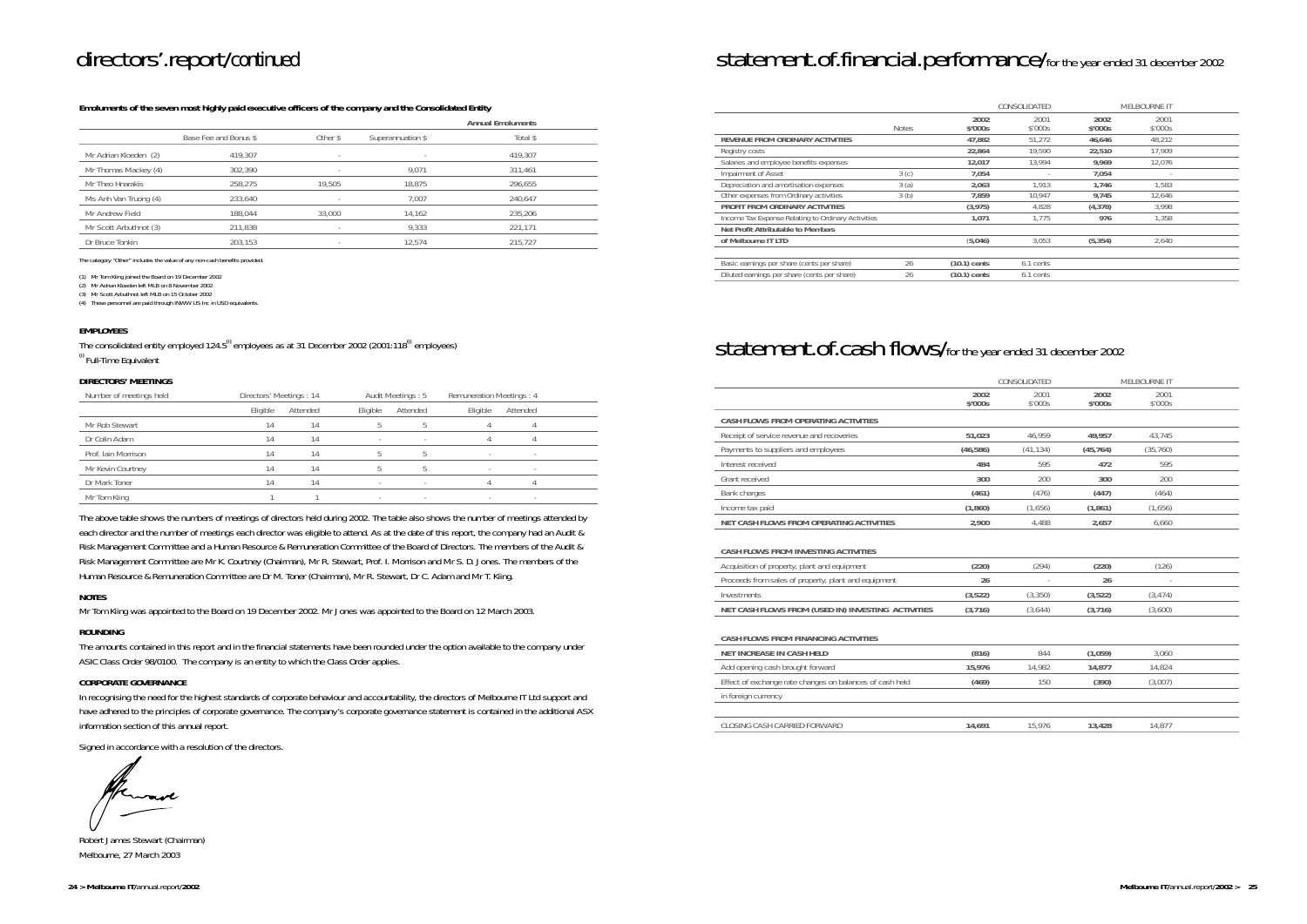# statement.of.financial.position/as at 31 december 2002 notes to the financial report/for the year ended 31 december 2002

|                                      |                 | CONSOLIDATED    |                 | MELBOURNE IT    |  |
|--------------------------------------|-----------------|-----------------|-----------------|-----------------|--|
|                                      | 2002<br>\$'000s | 2001<br>\$'000s | 2002<br>\$'000s | 2001<br>\$'000s |  |
| <b>CURRENT ASSETS</b>                |                 |                 |                 |                 |  |
| Cash assets                          | 14,691          | 15,976          | 13,428          | 14,877          |  |
| Receivables                          | 2,394           | 4,707           | 2,452           | 4,570           |  |
| Other financial assets               | 122             |                 | 1,328           | 1,206           |  |
| <b>Other Assets</b>                  | 6,857           | 7,072           | 6,486           | 7,033           |  |
| <b>TOTAL CURRENT ASSETS</b>          | 24,064          | 27,755          | 23,694          | 27,686          |  |
| <b>NON-CURRENT ASSETS</b>            |                 |                 |                 |                 |  |
| Other financial assets               | 1,876           | 6,124           | 1,882           | 6,168           |  |
| Property, plant and equipment        | 2,180           | 3,401           | 1,672           | 2,618           |  |
| Future Income Tax Benefit            | 728             | 1,272           | 675             | 1,279           |  |
| <b>Other Assets</b>                  | 3,677           | $\overline{7}$  | 3,670           |                 |  |
| <b>TOTAL NON-CURRENT ASSETS</b>      | 8,461           | 10,804          | 7,899           | 10,065          |  |
| <b>TOTAL ASSETS</b>                  | 32,525          | 38,559          | 31,593          | 37,751          |  |
| <b>CURRENT LIABILITIES</b>           |                 |                 |                 |                 |  |
| Payables                             | 5,760           | 5,835           | 5,967           | 5,877           |  |
| Provisions                           | 638             | 2,321           | 584             | 2,296           |  |
| <b>Tax liabilities</b>               | (168)           | 1,339           | (519)           | 940             |  |
| Other liabilities                    | 12,763          | 11,445          | 12,763          | 11,445          |  |
| TOTAL CURRENT LIABILITIES            | 18,993          | 20,940          | 18,795          | 20,558          |  |
| <b>NON-CURRENT LIABILITIES</b>       |                 |                 |                 |                 |  |
| Provisions                           | 43              | 55              | 43              | 55              |  |
| Other Liabilities                    | 6,688           | 5,717           | 6,688           | 5,717           |  |
| <b>TOTAL NON-CURRENT LIABILITIES</b> | 6,731           | 5,772           | 6,731           | 5,772           |  |
| <b>TOTAL LIABILITIES</b>             | 25,724          | 26,712          | 25,526          | 26,330          |  |
| <b>NET ASSETS</b>                    | 6,801           | 11,847          | 6,067           | 11,421          |  |
| <b>SHAREHOLDERS' EQUITY</b>          |                 |                 |                 |                 |  |
| Contributed equity                   | 6,813           | 6,813           | 6,813           | 6,813           |  |
| Retained earnings                    | (12)            | 5,034           | (746)           | 4,608           |  |
| <b>TOTAL SHAREHOLDERS' EQUITY</b>    | 6,801           | 11,847          | 6,067           | 11,421          |  |
|                                      |                 |                 |                 |                 |  |
|                                      |                 |                 |                 |                 |  |

### NOTES TO THE FINANCIAL STATEMENTS 31 DECEMBER 2002

|                                                                                                                                                  |                  | CONSOLIDATED     |                 | <b>MELBOURNE IT</b> |  |
|--------------------------------------------------------------------------------------------------------------------------------------------------|------------------|------------------|-----------------|---------------------|--|
|                                                                                                                                                  | 2002<br>\$'000s  | 2001<br>\$'000s  | 2002<br>\$′000s | 2001<br>\$'000s     |  |
| 2. REVENUE FROM ORDINARY ACTIVITIES                                                                                                              |                  |                  |                 |                     |  |
| Revenue from operating activities                                                                                                                |                  |                  |                 |                     |  |
| Registration revenue                                                                                                                             | 46,542           | 46,624           | 45,319          | 44,100              |  |
|                                                                                                                                                  |                  |                  |                 |                     |  |
| Revenue from non-operating activities                                                                                                            |                  |                  |                 |                     |  |
| Interest                                                                                                                                         | 484              | 604              | 471             | 598                 |  |
| <b>Government Grant</b>                                                                                                                          | 359              | 200              | 359             | 200                 |  |
| Consulting and other                                                                                                                             | 471              | 3,844            | 471             | 3,314               |  |
| Proceeds on sale of non-current assets                                                                                                           | 26               | ×,               | 26              |                     |  |
| Total revenue from Ordinary activities                                                                                                           | 47,882           | 51,272           | 46,646          | 48,212              |  |
| 3. EXPENSES AND (LOSSES)/GAINS                                                                                                                   |                  |                  |                 |                     |  |
| (a) Depreciation and amortisation expenses                                                                                                       |                  |                  |                 |                     |  |
| Depreciation of non-current assets                                                                                                               |                  |                  |                 |                     |  |
| Fit out                                                                                                                                          | 209              | 206              | 209             | 206                 |  |
| Plant and equipment                                                                                                                              | 1,123            | 1,237            | 807             | 907                 |  |
| Furniture                                                                                                                                        | 14               | 14               | 13              | 14                  |  |
| Total Depreciation of non-current assets                                                                                                         | 1,346            | 1,457            | 1,029           | 1,127               |  |
| Amortisation of non-current assets                                                                                                               |                  |                  |                 |                     |  |
| Neulevel establishment costs                                                                                                                     | 466              | 310              | 466             | 310                 |  |
| Other Investments                                                                                                                                | 251              | 146              | 251             | 146                 |  |
| Total amortisation of non-current assets                                                                                                         | 717              | 456              | 717             | 456                 |  |
| Total Depreciation and amortisation expenses                                                                                                     | 2,063            | 1,913            | 1,746           | 1,583               |  |
|                                                                                                                                                  |                  |                  |                 |                     |  |
| (b) Other expenses from ordinary activities<br>Travel & Accommodation                                                                            | 683              | 1,140            | 651             | 1,053               |  |
| Financial & Legal                                                                                                                                | 1,634            | 3,131            | 1,611           | 3,107               |  |
| Rental - operating leases                                                                                                                        | 555              | 743              | 431             | 556                 |  |
| Communications                                                                                                                                   | 910              | 829              | 868             | 797                 |  |
| Marketing                                                                                                                                        | 365              | 448              | 340             | 434                 |  |
| Net foreign currency exchange (gain)/loss                                                                                                        | 334              | (124)            | 330             | (456)               |  |
| Bad debts and doubtful debts                                                                                                                     | 646              | 1,066            | 619             | 1,066               |  |
| Other Expenses                                                                                                                                   | 2,732            | 3,714            | 4,895           | 6,089               |  |
| Total other expenses from ordinary activities                                                                                                    | 7,859            | 10,947           | 9,745           | 12,646              |  |
|                                                                                                                                                  |                  |                  |                 |                     |  |
| (c) Specific items                                                                                                                               |                  |                  |                 |                     |  |
| Profit from ordinary activities before income tax expense includes the following material expense for which disclosure is relevant in explaining |                  |                  |                 |                     |  |
| the financial performance of the entity                                                                                                          |                  |                  |                 |                     |  |
| Impairment of Asset<br>(Neulevel \$6.847 million)                                                                                                | 7,054            |                  | 7,054           |                     |  |
|                                                                                                                                                  |                  |                  |                 |                     |  |
| <b>26. EARNINGS PER SHARE</b>                                                                                                                    |                  |                  |                 |                     |  |
| The following reflects the income and share data used in the calculations of basic and diluted earnings per share:                               |                  |                  |                 |                     |  |
| Net profit                                                                                                                                       | (5,046)          | 3,053            |                 |                     |  |
|                                                                                                                                                  | Number of shares | Number of shares |                 |                     |  |
| Weighted average number of ordinary shares on issue used                                                                                         | 50,000,000       | 50,000,000       |                 |                     |  |
| in the calculation of basic and diluted earnings per share                                                                                       |                  |                  |                 |                     |  |
|                                                                                                                                                  |                  |                  |                 |                     |  |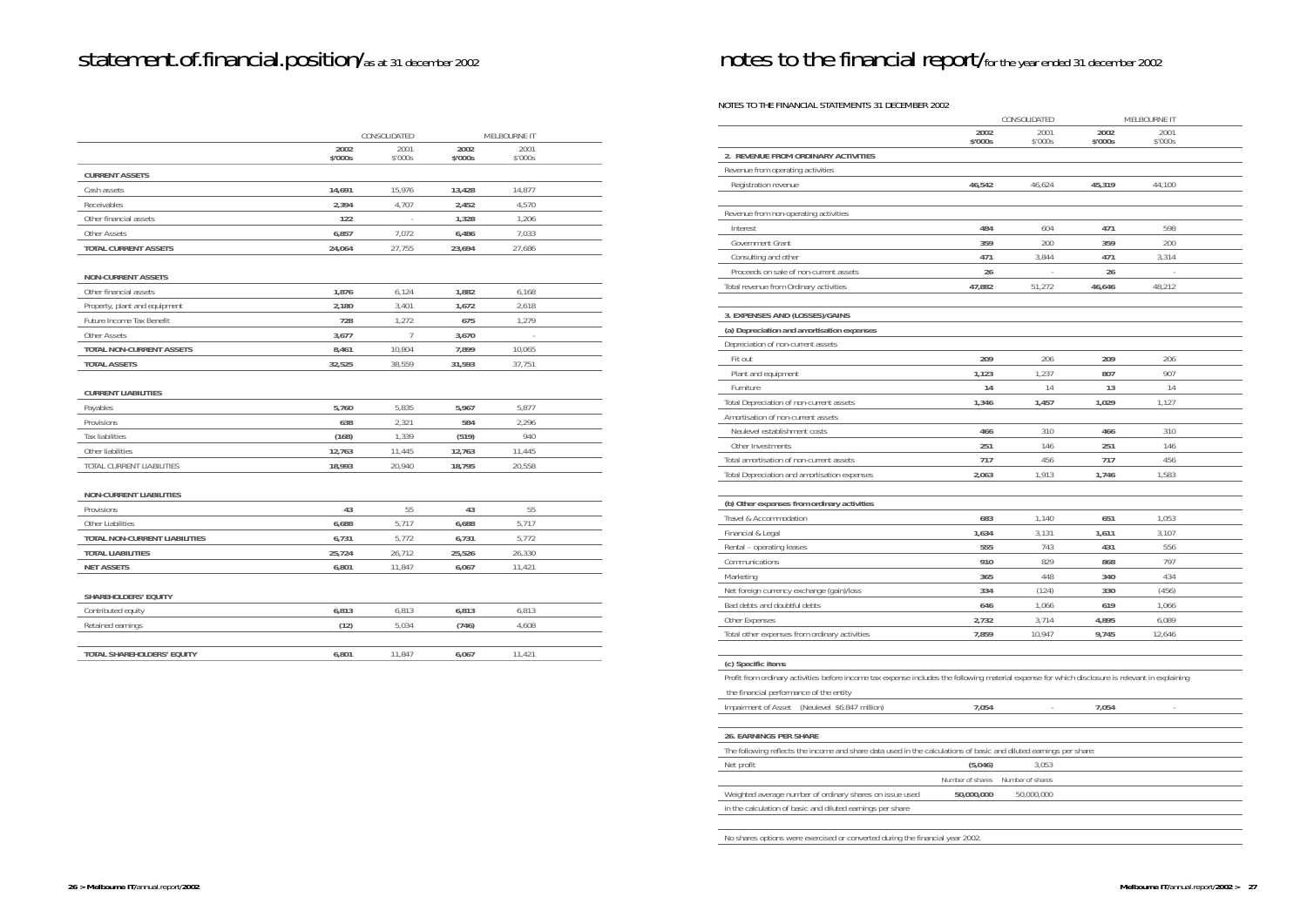In accordance with a resolution of the directors of Melbourne IT Ltd, I state that:

(1) In the opinion of the directors :

- (a) the financial statements and notes of the company and of the consolidated entity are in accordance with the *Corporations Act 2001*, including :
	- (i) giving a true and fair view of the company's and the consolidated entity's financial position as at 31 December 2002 and of their performance for the year ended on that date; and
	- (ii) complying with Accounting Standards and Corporations Regulations 2001; and
- (b) there are reasonable grounds to believe that the company will be able to pay its debts as and when they become due and payable.

On behalf of the Board

Herman

Robert James Stewart (Chairman) Melbourne, 27 March 2003

## directors'.declaration directors'.declaration

### **Ell ERNST & YOUNG**

### **INDEPENDENT AUDIT REPORT**

To the members of Melbourne IT Ltd

#### **SCOPE**

We have audited the financial report of Melbourne IT Ltd for the financial year ended 31 December 2002 as set out on pages 10 to 37, including the Directors' Declaration. The financial report includes the financial statements of Melbourne IT Ltd, and the consolidated financial statements of the consolidated entity comprising the company and the entities it controlled at year's end or from time to time during the financial year. The company's directors are responsible for the financial report. We have conducted an independent audit of the financial report in order to express an opinion on it to the members of the company.

Our audit has been conducted in accordance with Australian Auditing Standards to provide reasonable assurance whether the financial report is free of material misstatement. Our procedures included examination, on a test basis, of evidence supporting the amounts and other disclosures in the financial report, and the evaluation of accounting policies and significant accounting estimates. These procedures have been undertaken to form an opinion whether, in all material respects, the financial report is presented fairly in accordance with Accounting Standards and other mandatory professional reporting requirements in Australia and statutory requirements, so as to present a view which is consistent with our understanding of the company's and the consolidated entity's financial position and performance as presented by the results of their operations and their cash flows.

The audit opinion expressed in this report has been formed on the above basis. Audit Opinion

In our opinion, the financial report of Melbourne IT Ltd is in accordance with:

(a) The *Corporations Act 2001* including :

 (i) giving a true and fair view of the company's and the consolidated entity's financial position as at 31 December 2002 and of their performance for the year ended on that date; and

(ii) complying with Accounting Standards and the Corporations Regulations 2001; and

(b) other mandatory professional reporting requirements in Australia.

Ernst & Young

Donald C Brumley Partner Melbourne,

27th March 2003

The reference to pages 10 to 37 contained in the independent Audit Report (above) relates to the full financial report and the auditor's report which is available on request by contacting Melbourne IT.

| 120 Collins Street                | Tel 61 3 9288 8000  |
|-----------------------------------|---------------------|
| Melbourne VIC 3000                | Fax: 61 3 9654 6166 |
| Australia                         | DX 293 Melbourne    |
| GPO Box 678<br>Melbourne VIC 3001 |                     |

Liability limited by the Accountants Scheme, approved under the Professional Standards Act 1994 (NSW)